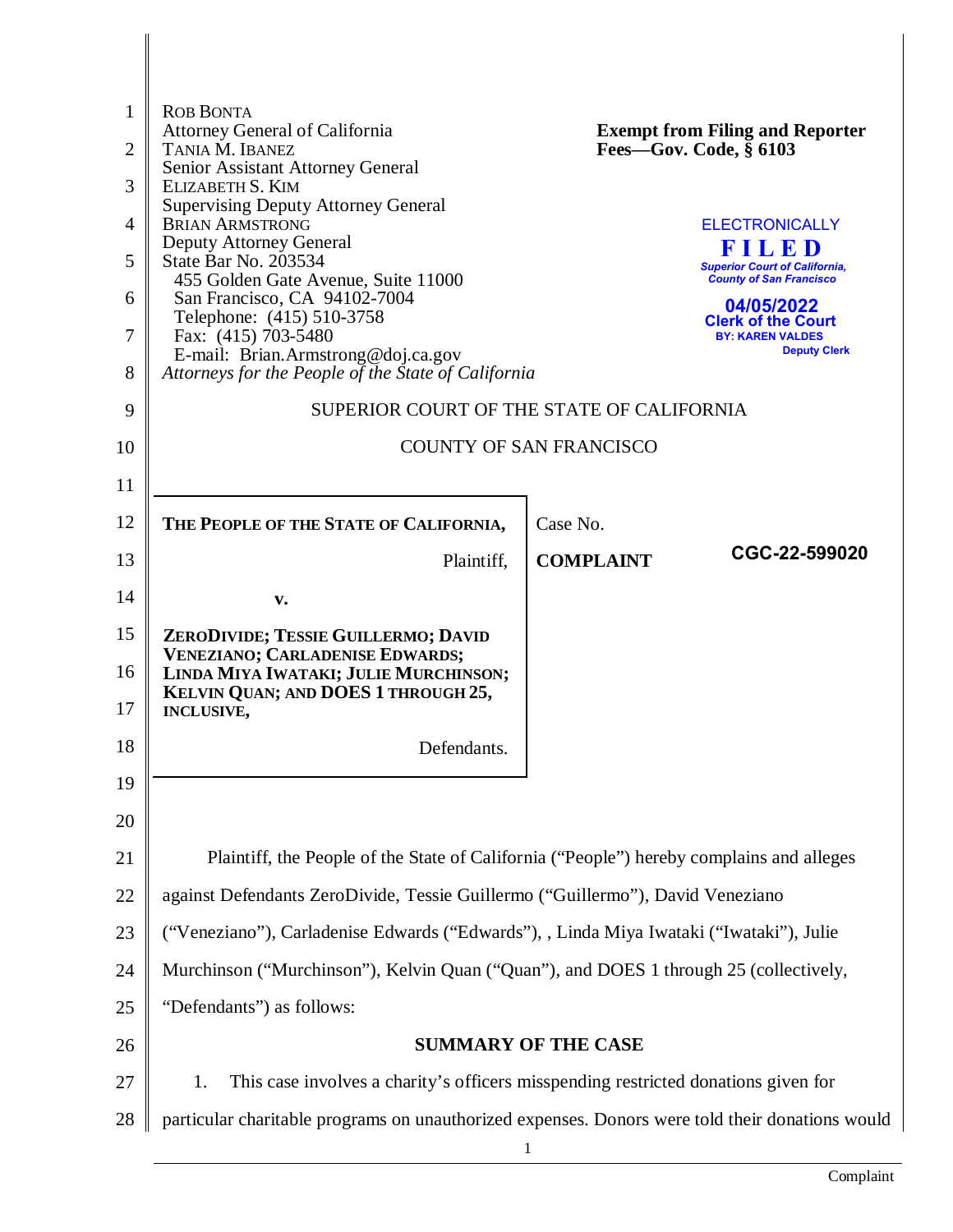1 2 3 4 5 6 7 8 9 only be used to fund a particular program provided by the charity, but instead the donations were used for any charity expense, such as the salaries and benefits for all staff, and on other programs that donors expressly did not want to fund. The charity is defendant ZeroDivide, which ceased operating in 2016 due to its financial insolvency, and the officers are defendants Guillermo and Veneziano. Unbeknown to donors, approximately \$606,000 in restricted donations from entities such as The California Endowment, California Wellness Foundation, Ford Foundation, and Vesper Society were misappropriated. The misappropriation violated generally accepted accounting principles and California charitable trust laws (e.g., Bus. & Prof. Code, § 17510.8, Gov. Code, § 12599.6, subd. (a)).

10 11 12 13 14 15 2. Members of the charity's board of directors were aware of this misconduct and failed to stop it from happening, as they should have given fiduciary duties they owed to ZeroDivide's charitable beneficiaries and donors. The directors are defendants Edwards, Iwataki, Murchinson, and Quan. Some of these directors were also officers, and Guillermo was also a director. The directors and officers breached their fiduciary duties in violation of California law (Corp. Code, § 5231 and common law).

16 17 18 19 3. Plaintiff seeks damages from the directors and officers for the restricted donations that were misspent, and penalties for violations of law. Plaintiff also seeks an injunction dissolving ZeroDivide and prohibiting Guillermo and Veneziano from acting as a fiduciary for any charitable organization doing business in California, among other relief.

20

### **PARTIES**

21 22 23 24 25 26 27 4. Plaintiff, the People of the State of California, includes members of the class of charitable beneficiaries of ZeroDivide. The Attorney General, Rob Bonta, brings this action on Plaintiff's behalf, and has primary responsibility for supervising charitable organizations within this State, and with enforcing the obligations of nonprofits, trustees, fundraisers, and fiduciaries who hold or control property in trust for charitable purposes. The Attorney General is authorized to enforce, in the name of the People, the provisions of the Supervision of Trustees and Fundraisers for Charitable Purposes Act (Gov. Code § 12580 et seq.), the Nonprofit Public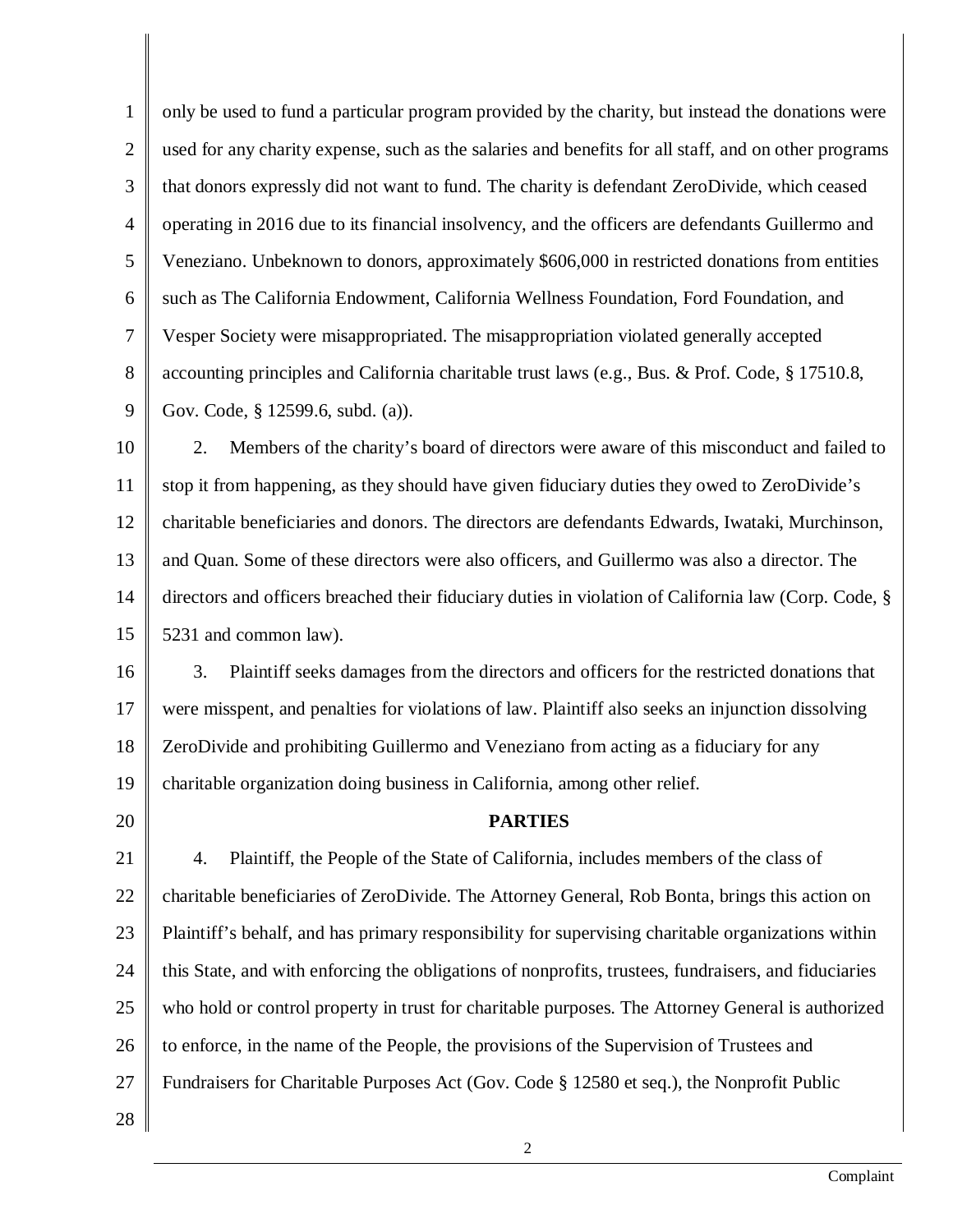1 2 Benefit Corporation Law (Corp. Code, § 5000, et seq.), and the Charitable Solicitations Law (Bus. & Prof. Code § 17510 et seq.), among other charitable trust laws.

3 4 5 6 7 8 9 10 11 12 5. Defendant ZeroDivide is a California nonprofit public benefit corporation. All of its assets are and were held subject to a charitable trust for the benefit of its charitable beneficiaries. ZeroDivide was founded in 1998, under its former name, the Community Technology Foundation of California. ZeroDivide ceased operating in June 2016, and has not been dissolved. ZeroDivide has suspended registration with the Attorney General's Registry of Charitable Trusts (Regis. No. 111824), and suspended status with the California Secretary of State (Corp. No. 2073264). Its tax-exempt status with the IRS and California Franchise Tax Board has been revoked. For the relevant time period, ZeroDivide's principal place of business was in San Francisco, California, and Berkeley, California. ZeroDivide's official and most recent address on file with the Attorney General's Registry of Charitable Trusts and Secretary of State is in San Francisco, California.

13 14 15 16 17 18 19 20 21 22 23 6. Defendant Tessie Guillermo, a resident of San Francisco County, served as ZeroDivide's President from 2008 to September 2015. From September 2015 until approximately June 2016, Guillermo served as ZeroDivide's "Advisory CEO," and was also called "Executive Advisor." An internal organizational chart defined this role as "Setting tone for [ZeroDivide's] image, fundraising, partnerships, management and operations" and being the "Lead organizational strategist with the [ZeroDivide] Directors responsible for programmatic development." Guillermo also served on ZeroDivide's board of directors from at least 2008 to present. Guillermo was a member of ZeroDivide's executive board committee, finance and investment board committee, and strategy and planning board committee. As a director and officer, Guillermo owed and continues to owe fiduciary duties of care and loyalty, and to act in good faith in the best interests of ZeroDivide, and its charitable beneficiaries and donors.

24 25 26 27 28 7. Defendant David Veneziano, a resident of the State of Florida, served as ZeroDivide's Chief Financial Officer and Chief Operating Officer from 2010 to September 2015. During this time, Veneziano resided in San Francisco County, on information and belief. From September 2015 until approximately March to June 2016, Veneziano served as ZeroDivide's "Chief Finance & Operating Officer, Volunteer," and was also called "Advisory CFO/COO." An internal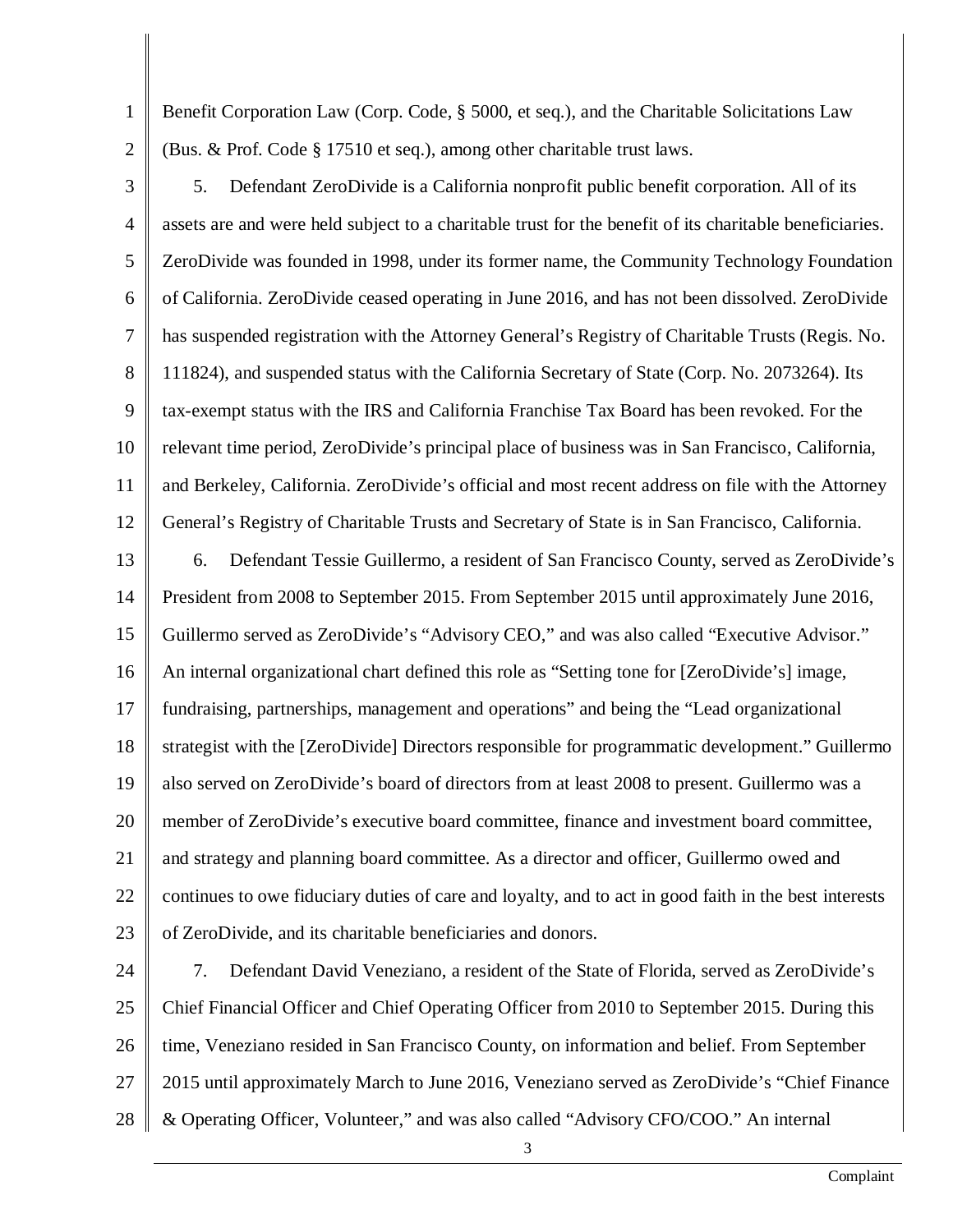1 2 3 4 5 6 7 8 9 organizational chart defined this role as "Strategic analysis and recommendations related to [ZeroDivide] financial position(s), monitoring and high-level fiscal reporting" and that the role "Generates financial feasibility, modeling, and budget for initiative organizational and programmatic activities." In this role, Veneziano continued to participate in the management of ZeroDivide and exercised discretionary authority. For example, he reviewed and oversaw the work of certain staff, participated in board discussions and hiring staff, signed grant reports on behalf of ZeroDivide, and negotiated contracts as needed. As an officer, Veneziano owed fiduciary duties of care and loyalty, and to act in good faith in the best interests of ZeroDivide, and its charitable beneficiaries and donors.

10 11 12 13 14 15 16 8. Defendant Carladenise Edwards, a resident of the State of Michigan, served on ZeroDivide's board of directors during the relevant time period, and continues to serve as a director. Edwards served as the acting Chair of the Board beginning in June 2015. Edwards was a member of ZeroDivide's executive board committee, finance and investment board committee, and strategy and planning board committee. As a director and officer, Edwards owed and continues to owe fiduciary duties of care and loyalty, and to act in good faith in the best interests of ZeroDivide, and its charitable beneficiaries and donors.

17 18 19 20 21 22 23 9. Defendant Linda Miya Iwataki, a resident of Los Angeles County, served on ZeroDivide's board of directors during the relevant time period, and continues to serve as a director on information and belief. Iwataki served as ZeroDivide's Secretary beginning in January 2015, and served on ZeroDivide's executive board committee. As a director and officer, Iwataki owed and continues to owe fiduciary duties of care and loyalty, and to act in good faith in the best interests of ZeroDivide, and its charitable beneficiaries and donors. Iwataki failed to cooperate with the Attorney General Office's audit of ZeroDivide.

24 25 26 27 10. Defendant Julie Murchinson, a resident of Marin County on information and belief, began serving on ZeroDivide's board of directors in October 2014 and continues to serve as a director, on information and belief. As a director, Murchinson owed and continues to owe fiduciary duties of care and loyalty, and to act in good faith in the best interests of ZeroDivide,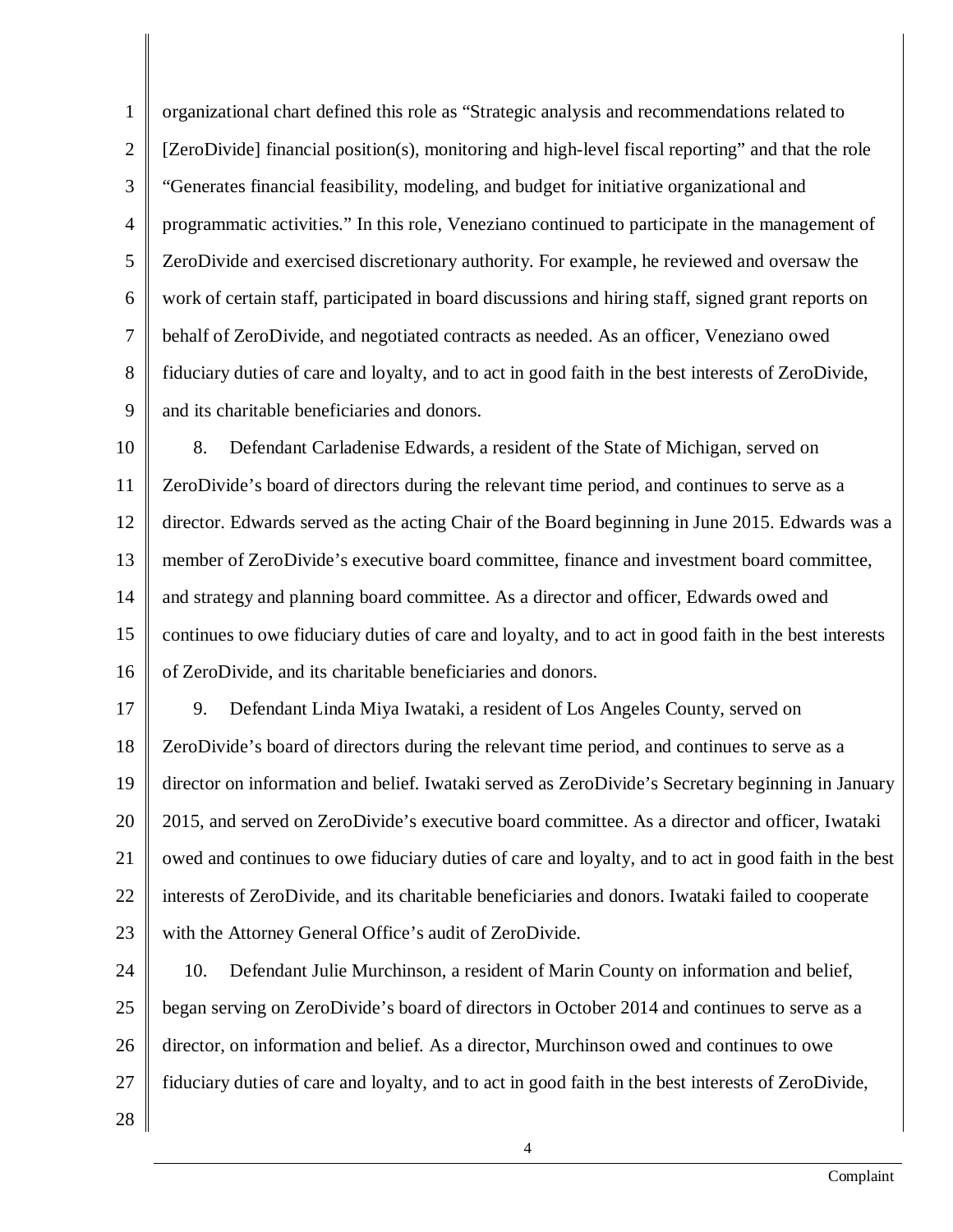2 and its charitable beneficiaries and donors. Murchinson failed to cooperate with the Attorney General Office's audit of ZeroDivide.

1

3 4 5 6 7 8 11. Defendant Kelvin Quan, a resident of San Francisco County, began serving on ZeroDivide's board of directors in October 2014 and continues to serve as a director. Quan served as ZeroDivide's Treasurer beginning in January 2015, and served on ZeroDivide's executive board committee and finance and investment board committee. As a director and officer, Quan owed and continues to owe fiduciary duties of care and loyalty, and to act in good faith in the best interests of ZeroDivide, and its charitable beneficiaries and donors.

9 10 11 12 13 14 15 16 17 18 19 12. Defendants DOES 1 through 25 are named as fictitious defendants who participated with or acted in concert with one or more of the defendants, or who acted on behalf of or as directors, officers, de facto directors, agents, servants or employees of one or more of the defendants, or who aided or abetted one or more of the defendants, but whose true names and capacities, whether individual, corporate, or otherwise, are presently unknown to the People. On information and belief, defendants DOES 1 through 25 have directly or indirectly participated in, and/or aided or abetted, and are responsible for the acts and omissions that are more specifically described herein, and the relief that the People seek were proximately caused by such defendants. Because the People are presently uninformed as to the true names and capacities of defendants DOES 1 through 25, the People sue them by fictitious names, but will seek leave to amend this Complaint when their true names and capacities are discovered.

20 21 13. Collectively, Defendants Guillermo, Veneziano, Edwards, Iwataki, Murchinson, Quan, and DOES 1 through 25 are referred to as "Directors and Officers" in this Complaint.

22 14. Whenever reference is made in this Complaint to any act of any corporate defendant,

23 such allegation shall mean that said defendant and its owners, officers, directors, agents,

24 employees, or representatives did or authorized such acts while engaged in the management,

25 26 direction, or control of the affairs of such defendant and while acting within the scope and course of their duties.

27 28 15. Whenever reference is made in this Complaint to any act of any individual defendant, such allegation shall be deemed to mean that said defendant is and was acting (a) as a principal,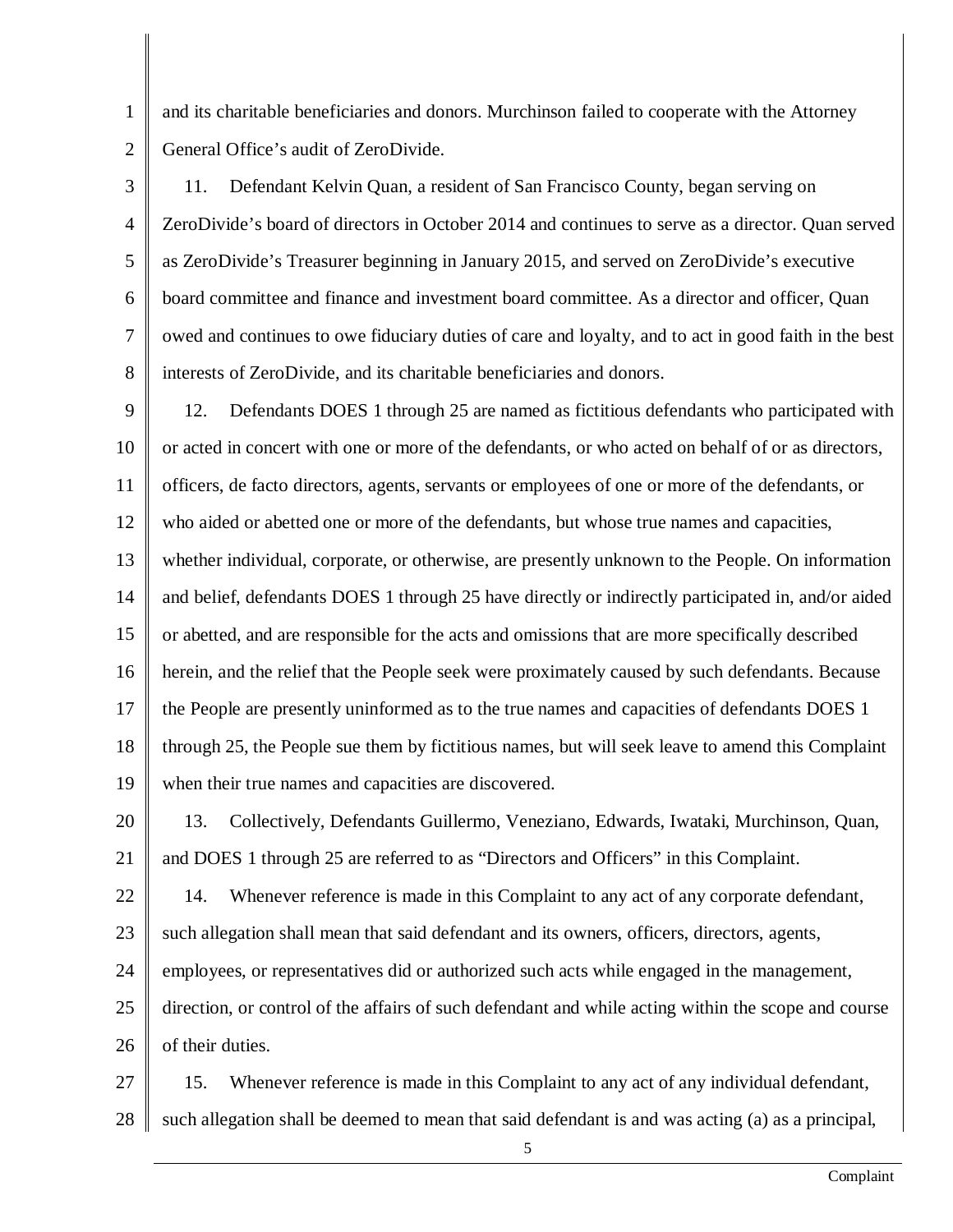| (b) under express or implied agency, and/or (c) with actual or ostensible authority to perform the<br>$\mathbf{1}$<br>$\overline{2}$<br>acts so alleged on behalf of himself and/or on behalf of every other defendant.<br>3<br>Whenever reference is made in this Complaint to any act of defendants, such allegation<br>16.<br>shall mean that each defendant acted individually and jointly with the other defendants named in<br>$\overline{4}$<br>that cause of action.<br>5<br><b>JURISDICTION AND VENUE</b><br>6<br>7<br>17.<br>This Court has subject matter jurisdiction over this action under Article VI, Section 10 of<br>8<br>the California Constitution, exercisable under Section 410.10 of the Code of Civil Procedure.<br>9<br>18.<br>The Court has personal jurisdiction over Defendants because during the relevant time<br>period, each of them were residents of and domiciled in California and/or the People's claims<br>arose from their contacts and involvement with ZeroDivide, a California nonprofit public benefit<br>corporation with its principal place of business in the County of San Francisco.<br>19.<br>Venue is proper in this Court pursuant to Code of Civil Procedure Sections 393 and 395<br>because the wrongful conduct and omission alleged occurred in the County of San Francisco, and<br>some of the defendants reside in this County.<br><b>GENERAL ALLEGATIONS</b><br>BACKGROUND ON ZERODIVIDE'S MISSION, PROGRAMS, OPERATIONS, AND<br>I.<br><b>SOLICITATIONS FOR RESTRICTED DONATIONS</b><br>ZeroDivide's articles of incorporation state its charitable purpose "includes promotion of<br>20.<br>access to basic and advanced telecommunications and information services in underserved<br>communities." To further this mission in the 2013 to 2016 time frame, ZeroDivide provided<br>different charitable programs in California, and nationwide. Two of its primary programs during<br>this time were called Digital Bridge and the Renaissance Journalism Center ("RJC"). ZeroDivide<br>had other programs too.<br>21.<br>The Digital Bridge program involved ZeroDivide providing technical assistance and<br>"capacity building" to nonprofits (typically in California) as they adopted new technologies and<br>upgraded their technology infrastructure, to become more effective in providing services locally.<br>For instance, ZeroDivide would recommend that certain hardware and software be purchased by<br>6 |    |  |  |  |
|---------------------------------------------------------------------------------------------------------------------------------------------------------------------------------------------------------------------------------------------------------------------------------------------------------------------------------------------------------------------------------------------------------------------------------------------------------------------------------------------------------------------------------------------------------------------------------------------------------------------------------------------------------------------------------------------------------------------------------------------------------------------------------------------------------------------------------------------------------------------------------------------------------------------------------------------------------------------------------------------------------------------------------------------------------------------------------------------------------------------------------------------------------------------------------------------------------------------------------------------------------------------------------------------------------------------------------------------------------------------------------------------------------------------------------------------------------------------------------------------------------------------------------------------------------------------------------------------------------------------------------------------------------------------------------------------------------------------------------------------------------------------------------------------------------------------------------------------------------------------------------------------------------------------------------------------------------------------------------------------------------------------------------------------------------------------------------------------------------------------------------------------------------------------------------------------------------------------------------------------------------------------------------------------------------------------------------------------------------------------------------------------------------------------------------------------------------------------------------------|----|--|--|--|
|                                                                                                                                                                                                                                                                                                                                                                                                                                                                                                                                                                                                                                                                                                                                                                                                                                                                                                                                                                                                                                                                                                                                                                                                                                                                                                                                                                                                                                                                                                                                                                                                                                                                                                                                                                                                                                                                                                                                                                                                                                                                                                                                                                                                                                                                                                                                                                                                                                                                                       |    |  |  |  |
|                                                                                                                                                                                                                                                                                                                                                                                                                                                                                                                                                                                                                                                                                                                                                                                                                                                                                                                                                                                                                                                                                                                                                                                                                                                                                                                                                                                                                                                                                                                                                                                                                                                                                                                                                                                                                                                                                                                                                                                                                                                                                                                                                                                                                                                                                                                                                                                                                                                                                       |    |  |  |  |
|                                                                                                                                                                                                                                                                                                                                                                                                                                                                                                                                                                                                                                                                                                                                                                                                                                                                                                                                                                                                                                                                                                                                                                                                                                                                                                                                                                                                                                                                                                                                                                                                                                                                                                                                                                                                                                                                                                                                                                                                                                                                                                                                                                                                                                                                                                                                                                                                                                                                                       |    |  |  |  |
|                                                                                                                                                                                                                                                                                                                                                                                                                                                                                                                                                                                                                                                                                                                                                                                                                                                                                                                                                                                                                                                                                                                                                                                                                                                                                                                                                                                                                                                                                                                                                                                                                                                                                                                                                                                                                                                                                                                                                                                                                                                                                                                                                                                                                                                                                                                                                                                                                                                                                       |    |  |  |  |
|                                                                                                                                                                                                                                                                                                                                                                                                                                                                                                                                                                                                                                                                                                                                                                                                                                                                                                                                                                                                                                                                                                                                                                                                                                                                                                                                                                                                                                                                                                                                                                                                                                                                                                                                                                                                                                                                                                                                                                                                                                                                                                                                                                                                                                                                                                                                                                                                                                                                                       |    |  |  |  |
|                                                                                                                                                                                                                                                                                                                                                                                                                                                                                                                                                                                                                                                                                                                                                                                                                                                                                                                                                                                                                                                                                                                                                                                                                                                                                                                                                                                                                                                                                                                                                                                                                                                                                                                                                                                                                                                                                                                                                                                                                                                                                                                                                                                                                                                                                                                                                                                                                                                                                       |    |  |  |  |
|                                                                                                                                                                                                                                                                                                                                                                                                                                                                                                                                                                                                                                                                                                                                                                                                                                                                                                                                                                                                                                                                                                                                                                                                                                                                                                                                                                                                                                                                                                                                                                                                                                                                                                                                                                                                                                                                                                                                                                                                                                                                                                                                                                                                                                                                                                                                                                                                                                                                                       |    |  |  |  |
|                                                                                                                                                                                                                                                                                                                                                                                                                                                                                                                                                                                                                                                                                                                                                                                                                                                                                                                                                                                                                                                                                                                                                                                                                                                                                                                                                                                                                                                                                                                                                                                                                                                                                                                                                                                                                                                                                                                                                                                                                                                                                                                                                                                                                                                                                                                                                                                                                                                                                       |    |  |  |  |
|                                                                                                                                                                                                                                                                                                                                                                                                                                                                                                                                                                                                                                                                                                                                                                                                                                                                                                                                                                                                                                                                                                                                                                                                                                                                                                                                                                                                                                                                                                                                                                                                                                                                                                                                                                                                                                                                                                                                                                                                                                                                                                                                                                                                                                                                                                                                                                                                                                                                                       |    |  |  |  |
|                                                                                                                                                                                                                                                                                                                                                                                                                                                                                                                                                                                                                                                                                                                                                                                                                                                                                                                                                                                                                                                                                                                                                                                                                                                                                                                                                                                                                                                                                                                                                                                                                                                                                                                                                                                                                                                                                                                                                                                                                                                                                                                                                                                                                                                                                                                                                                                                                                                                                       | 10 |  |  |  |
|                                                                                                                                                                                                                                                                                                                                                                                                                                                                                                                                                                                                                                                                                                                                                                                                                                                                                                                                                                                                                                                                                                                                                                                                                                                                                                                                                                                                                                                                                                                                                                                                                                                                                                                                                                                                                                                                                                                                                                                                                                                                                                                                                                                                                                                                                                                                                                                                                                                                                       | 11 |  |  |  |
|                                                                                                                                                                                                                                                                                                                                                                                                                                                                                                                                                                                                                                                                                                                                                                                                                                                                                                                                                                                                                                                                                                                                                                                                                                                                                                                                                                                                                                                                                                                                                                                                                                                                                                                                                                                                                                                                                                                                                                                                                                                                                                                                                                                                                                                                                                                                                                                                                                                                                       | 12 |  |  |  |
|                                                                                                                                                                                                                                                                                                                                                                                                                                                                                                                                                                                                                                                                                                                                                                                                                                                                                                                                                                                                                                                                                                                                                                                                                                                                                                                                                                                                                                                                                                                                                                                                                                                                                                                                                                                                                                                                                                                                                                                                                                                                                                                                                                                                                                                                                                                                                                                                                                                                                       | 13 |  |  |  |
|                                                                                                                                                                                                                                                                                                                                                                                                                                                                                                                                                                                                                                                                                                                                                                                                                                                                                                                                                                                                                                                                                                                                                                                                                                                                                                                                                                                                                                                                                                                                                                                                                                                                                                                                                                                                                                                                                                                                                                                                                                                                                                                                                                                                                                                                                                                                                                                                                                                                                       | 14 |  |  |  |
|                                                                                                                                                                                                                                                                                                                                                                                                                                                                                                                                                                                                                                                                                                                                                                                                                                                                                                                                                                                                                                                                                                                                                                                                                                                                                                                                                                                                                                                                                                                                                                                                                                                                                                                                                                                                                                                                                                                                                                                                                                                                                                                                                                                                                                                                                                                                                                                                                                                                                       | 15 |  |  |  |
|                                                                                                                                                                                                                                                                                                                                                                                                                                                                                                                                                                                                                                                                                                                                                                                                                                                                                                                                                                                                                                                                                                                                                                                                                                                                                                                                                                                                                                                                                                                                                                                                                                                                                                                                                                                                                                                                                                                                                                                                                                                                                                                                                                                                                                                                                                                                                                                                                                                                                       | 16 |  |  |  |
|                                                                                                                                                                                                                                                                                                                                                                                                                                                                                                                                                                                                                                                                                                                                                                                                                                                                                                                                                                                                                                                                                                                                                                                                                                                                                                                                                                                                                                                                                                                                                                                                                                                                                                                                                                                                                                                                                                                                                                                                                                                                                                                                                                                                                                                                                                                                                                                                                                                                                       | 17 |  |  |  |
|                                                                                                                                                                                                                                                                                                                                                                                                                                                                                                                                                                                                                                                                                                                                                                                                                                                                                                                                                                                                                                                                                                                                                                                                                                                                                                                                                                                                                                                                                                                                                                                                                                                                                                                                                                                                                                                                                                                                                                                                                                                                                                                                                                                                                                                                                                                                                                                                                                                                                       | 18 |  |  |  |
|                                                                                                                                                                                                                                                                                                                                                                                                                                                                                                                                                                                                                                                                                                                                                                                                                                                                                                                                                                                                                                                                                                                                                                                                                                                                                                                                                                                                                                                                                                                                                                                                                                                                                                                                                                                                                                                                                                                                                                                                                                                                                                                                                                                                                                                                                                                                                                                                                                                                                       | 19 |  |  |  |
|                                                                                                                                                                                                                                                                                                                                                                                                                                                                                                                                                                                                                                                                                                                                                                                                                                                                                                                                                                                                                                                                                                                                                                                                                                                                                                                                                                                                                                                                                                                                                                                                                                                                                                                                                                                                                                                                                                                                                                                                                                                                                                                                                                                                                                                                                                                                                                                                                                                                                       | 20 |  |  |  |
|                                                                                                                                                                                                                                                                                                                                                                                                                                                                                                                                                                                                                                                                                                                                                                                                                                                                                                                                                                                                                                                                                                                                                                                                                                                                                                                                                                                                                                                                                                                                                                                                                                                                                                                                                                                                                                                                                                                                                                                                                                                                                                                                                                                                                                                                                                                                                                                                                                                                                       | 21 |  |  |  |
|                                                                                                                                                                                                                                                                                                                                                                                                                                                                                                                                                                                                                                                                                                                                                                                                                                                                                                                                                                                                                                                                                                                                                                                                                                                                                                                                                                                                                                                                                                                                                                                                                                                                                                                                                                                                                                                                                                                                                                                                                                                                                                                                                                                                                                                                                                                                                                                                                                                                                       | 22 |  |  |  |
|                                                                                                                                                                                                                                                                                                                                                                                                                                                                                                                                                                                                                                                                                                                                                                                                                                                                                                                                                                                                                                                                                                                                                                                                                                                                                                                                                                                                                                                                                                                                                                                                                                                                                                                                                                                                                                                                                                                                                                                                                                                                                                                                                                                                                                                                                                                                                                                                                                                                                       | 23 |  |  |  |
|                                                                                                                                                                                                                                                                                                                                                                                                                                                                                                                                                                                                                                                                                                                                                                                                                                                                                                                                                                                                                                                                                                                                                                                                                                                                                                                                                                                                                                                                                                                                                                                                                                                                                                                                                                                                                                                                                                                                                                                                                                                                                                                                                                                                                                                                                                                                                                                                                                                                                       | 24 |  |  |  |
|                                                                                                                                                                                                                                                                                                                                                                                                                                                                                                                                                                                                                                                                                                                                                                                                                                                                                                                                                                                                                                                                                                                                                                                                                                                                                                                                                                                                                                                                                                                                                                                                                                                                                                                                                                                                                                                                                                                                                                                                                                                                                                                                                                                                                                                                                                                                                                                                                                                                                       | 25 |  |  |  |
|                                                                                                                                                                                                                                                                                                                                                                                                                                                                                                                                                                                                                                                                                                                                                                                                                                                                                                                                                                                                                                                                                                                                                                                                                                                                                                                                                                                                                                                                                                                                                                                                                                                                                                                                                                                                                                                                                                                                                                                                                                                                                                                                                                                                                                                                                                                                                                                                                                                                                       | 26 |  |  |  |
|                                                                                                                                                                                                                                                                                                                                                                                                                                                                                                                                                                                                                                                                                                                                                                                                                                                                                                                                                                                                                                                                                                                                                                                                                                                                                                                                                                                                                                                                                                                                                                                                                                                                                                                                                                                                                                                                                                                                                                                                                                                                                                                                                                                                                                                                                                                                                                                                                                                                                       | 27 |  |  |  |
|                                                                                                                                                                                                                                                                                                                                                                                                                                                                                                                                                                                                                                                                                                                                                                                                                                                                                                                                                                                                                                                                                                                                                                                                                                                                                                                                                                                                                                                                                                                                                                                                                                                                                                                                                                                                                                                                                                                                                                                                                                                                                                                                                                                                                                                                                                                                                                                                                                                                                       | 28 |  |  |  |

║  $\parallel$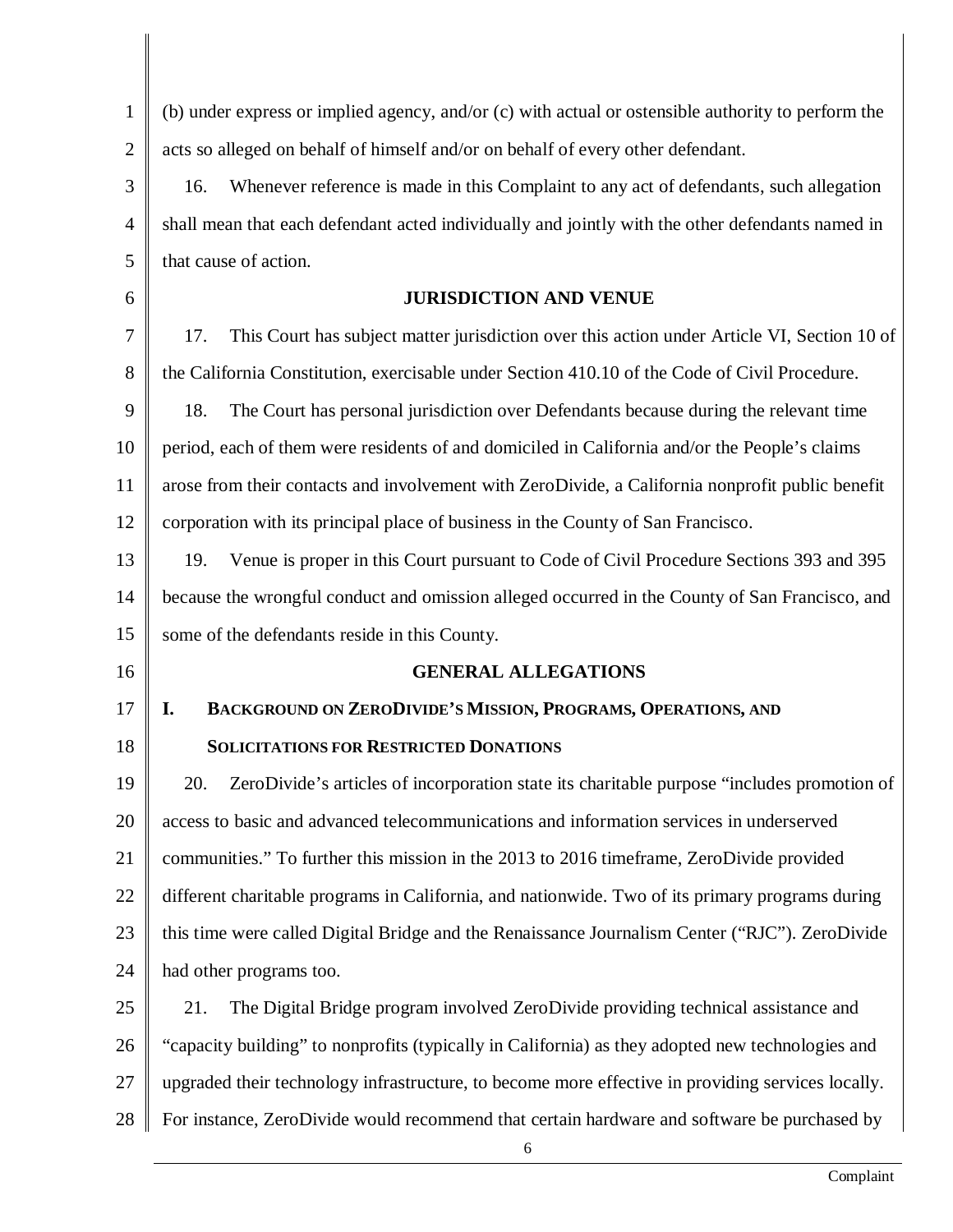1 2 3 4 5 the nonprofits, like databases, communication and administration systems, and financial management software. At times, ZeroDivide would purchase the recommended hardware and software for the nonprofits. ZeroDivide provided training and other technology-related consulting to the nonprofits. In addition to helping nonprofits as part of the Digital Bridge program, ZeroDivide served public entities, like public libraries.

6 7 8 9 10 22. In order to provide the Digital Bridge program from 2014 to 2016, ZeroDivide primarily relied on donations from grant-making private foundations. For instance, The California Endowment granted ZeroDivide at least \$500,000 in 2015 strictly to provide technical assistance to certain nonprofit communities in California. The California Wellness Foundation did the same by giving \$250,000 in 2015.

11 12 13 14 15 16 23. ZeroDivide's RJC program advanced equity in the reporting of news stories by journalists. For instance, in 2015 and 2016, the RJC program encouraged and paid journalists to produce in-depth stories on inequity and other issues affecting the future of the Detroit, Michigan community. Another example in 2015 and 2016 involved empowering youth in Imperial Valley, California, and ensuring their voices were heard through storytelling on local issues and social change.

17 18 19 20 21 22 23 24 25 26 27 24. In providing the RJC program, from 2013 to 2016, ZeroDivide relied on donations from a different set of private foundations than that funded the Digital Bridge program. The private foundations were Ford Foundation, Vesper Society, The Whitman Institute, and Wyncote Foundation. From 2013 to 2015, Ford Foundation donated \$1,350,000 to ZeroDivide earmarked for very specific RJC program work (like the Detroit Michigan example described in paragraph 24). Vesper Society, The Whitman Institute, and Wyncote Foundation each donated \$100,000 from 2014 to early 2016 (with the Vesper Society donation for the Imperial Valley project described in paragraph 25). Ford Foundation, The Whitman Institute, and Wyncote Foundation also agreed in 2014 and 2015 to provide additional funds in late 2016 that were accounted for in ZeroDivide's accounting system, but ZeroDivide ceased operating by then. 25. In addition to having different donors, ZeroDivide operated its RJC program in a

28 different way from its other charitable programs. ZeroDivide served as a fiscal sponsor to RJC,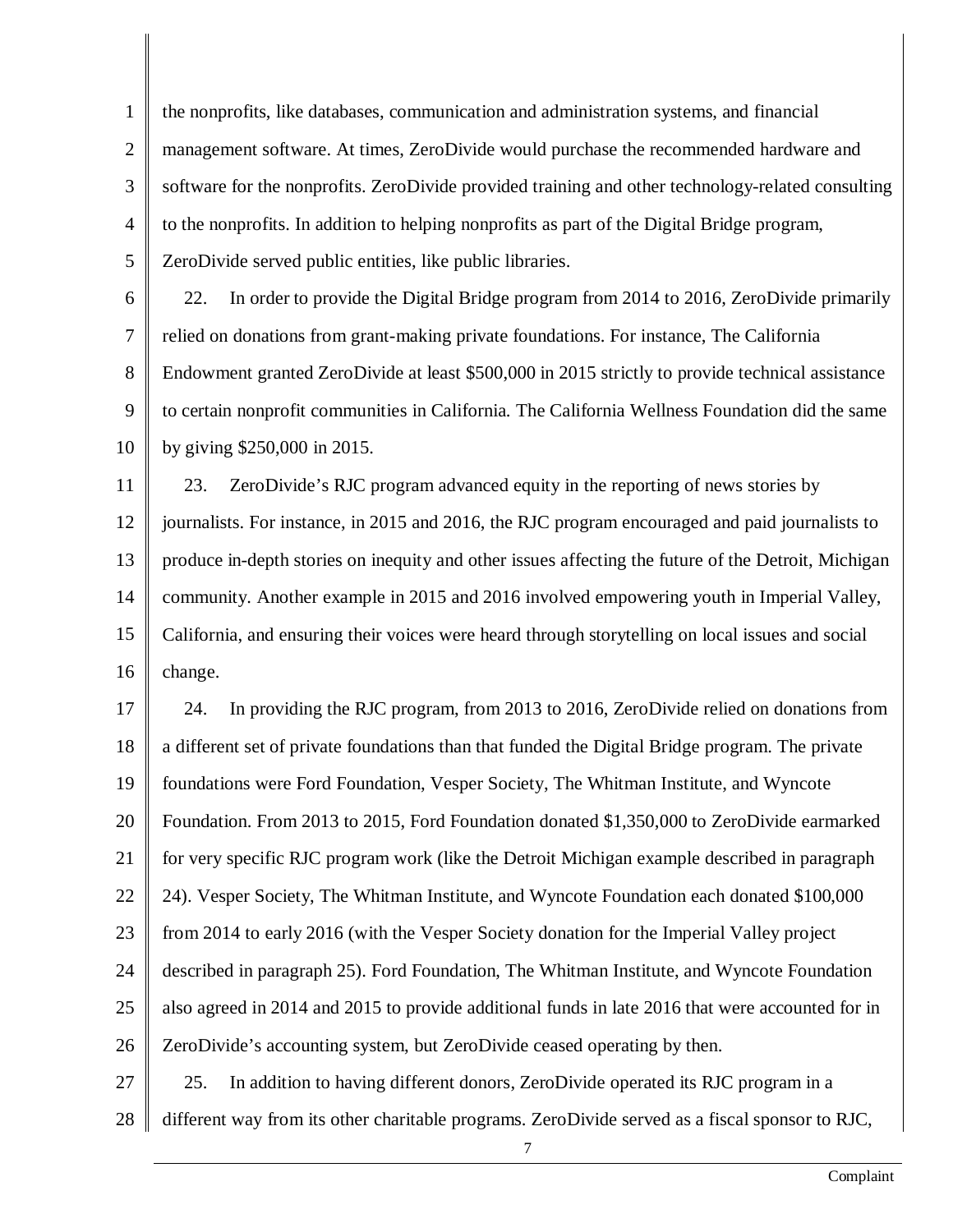1 2 3 4 5 6 7 8 9 10 11 which was an unincorporated charitable group (some charitable groups choose to not legally form as their own nonprofit corporation and rely on the infrastructure and tax-exempt status of a fiscal sponsor in order to further their charitable purpose). Thus, RJC program management staff entered into annual agreements with ZeroDivide that established the fiscal sponsor relationship, and enabled RJC to operate as a ZeroDivide program. As part of this arrangement, ZeroDivide provided administrative and financial management support to RJC, and the ability for RJC program donors to receive tax-deductible donations. The fiscal sponsorship agreements provided that either party could terminate the relationship at any time. Thus, it was important to carefully account for and properly hold donations from RJC program donors in case the relationship was terminated, and ZeroDivide needed to transfer RJC program donations to another fiscal sponsor. Beyond this, ZeroDivide operated the RJC program like its other programs.

12 13 14 15 16 17 18 19 20 21 22 23 24 25 26. Typically, ZeroDivide would submit grant applications to the donors for its Digital Bridge and RJC programs, which described the particular purposes for how their donations would be spent. When donors granted funds, a grant agreement or contract would be executed between ZeroDivide and the donor, which typically would incorporate the grant application, or a grant award letter would be sent ("grant agreement(s)"). The grant agreements stated or implied the donated funds could only be used for the purpose that they were given. In other words, the donations were restricted, and ZeroDivide was obligated to comply with the restrictions specified by the applicable donor. This was consistent with ZeroDivide's finance policies and procedures and generally accepted accounting principles. At times, the grant agreements specified by line item how much of the funds could be spent for a particular budget category (like personnel and benefits and travel expenses), and the time period that the funds could be spent. ZeroDivide also typically needed to provide financial reports to the applicable donors that described how the donations were spent consistent with the restricted purpose for granting the funds, along with a financial accounting.

26 27 28 27. Sometimes, Digital Bridge and RJC program donors would provide their entire donation up front before ZeroDivide began work pursuant to a grant agreement. Other times, a portion of the donation would be provided up front, and outstanding payments were made in installments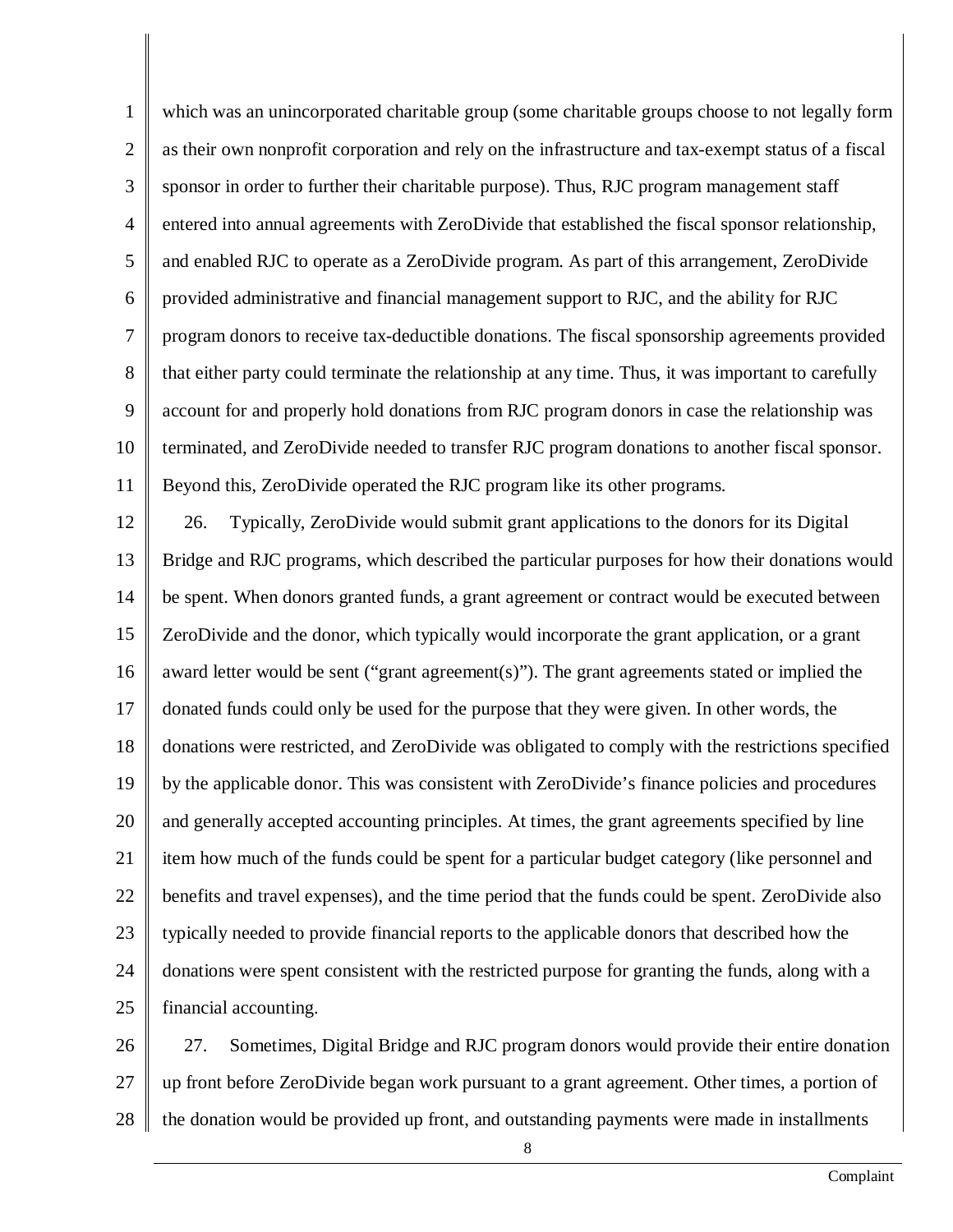1 2 3 4 over the course of the applicable grant's time period. In other instances, like when public entities were involved with the Digital Bridge program, ZeroDivide would be paid "in arrears." This meant ZeroDivide would perform the work and get reimbursed for the expenses incurred thereafter.

5 6 7 8 9 10 11 12 13 14 28. When ZeroDivide was paid in arrears, it used another funding source to cover the expenses incurred, like unrestricted funding sources. Unrestricted funding sources included investment income, loans, and money given by donors that could be used for any expense consistent with ZeroDivide's mission, as opposed to donations given for particular purposes (like the donations provided by The California Endowment, The California Wellness Foundation, Ford Foundation, and Vesper Society described above). Unrestricted funding is also what nonprofits, like ZeroDivide, rely on to cover their non-program expenses like general operating costs. Examples of general operating costs include paying for the salary and benefits of staff that do not work on particular programs, and administrative costs (rent, utility bills, technology equipment, and office supplies).

#### 15 16 17 **II. AS ZERODIVIDE'S FINANCIAL CONDITION WORSENED, THE DIRECTORS AND OFFICERS PERMITTED AND FAILED TO PREVENT THE MISSPENDING OF RESTRICTED DONATIONS**

18 19 20 21 22 23 24 25 26 29. From 2013 to 2016, ZeroDivide relied heavily on restricted donations to provide its charitable programs, including its Digital Bridge and RJC programs. Meanwhile its unrestricted revenue was limited and shrinking. For instance, internal reports indicated ZeroDivide had approximately \$6,000 of unrestricted revenue from donations at the end of 2014, in addition to investment income and loan proceeds. ZeroDivide closed its main investment account in June 2015 given its depletion over time to pay for ZeroDivide's expenses, and revenue from another investment account was written off given a market crash for the underlying investment. ZeroDivide also had very limited unrestricted revenue in 2015, including approximately \$1,400 of unrestricted revenue from donations.

27 28 30. Since 2013, ZeroDivide's revenue persistently declined, and Guillermo and Veneziano failed to meet financial targets set by ZeroDivide's board of directors. For instance, at the end of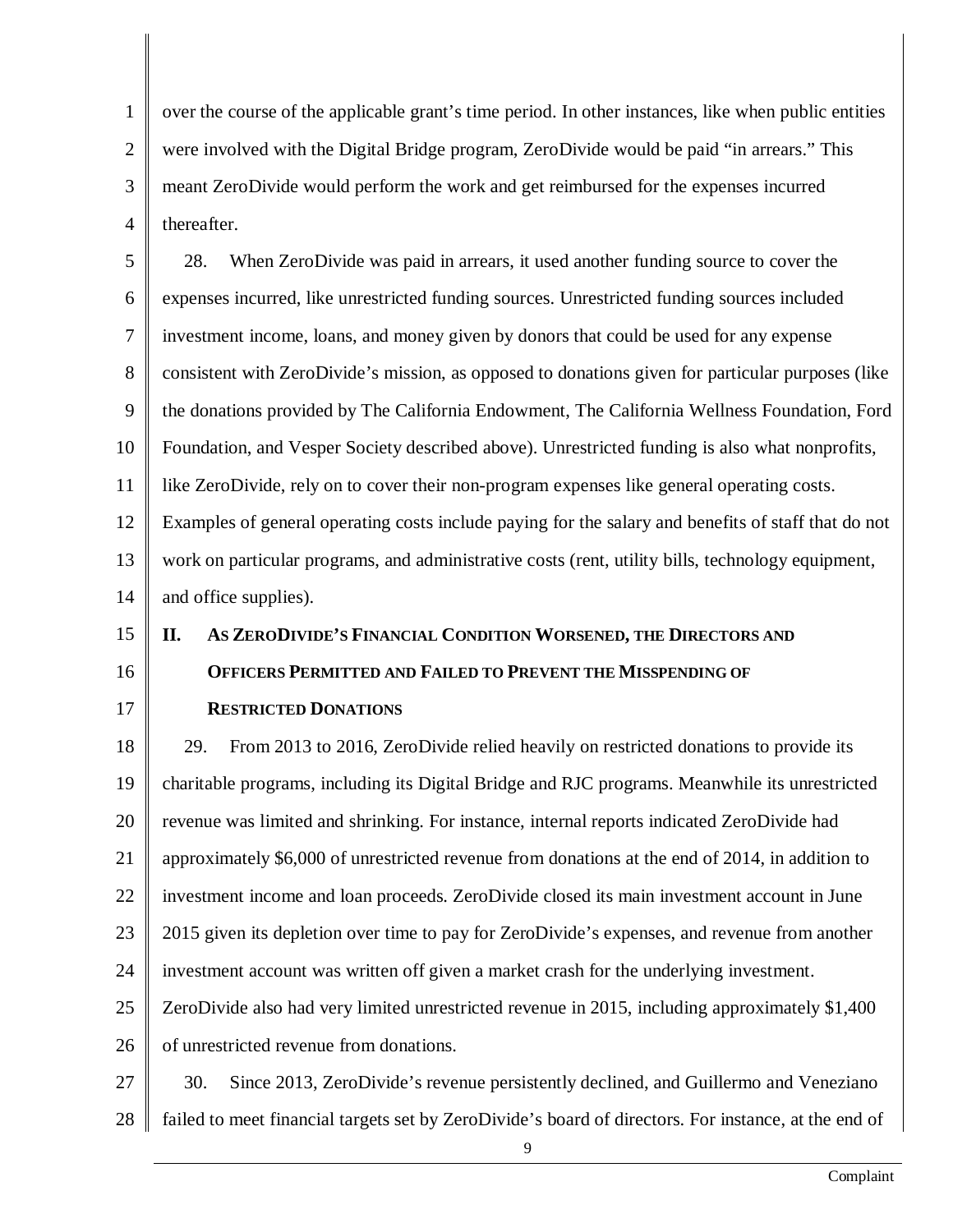1 2 3 4 5 6 7 8 9 10 2014, ZeroDivide's total revenue was 70% lower than what was budgeted, while its change in total net assets (total revenue minus total expenses) was over 500% worse than what was budgeted. Thus, the Directors and Officers had a duty to carefully monitor ZeroDivide's revenue and expenses, and ensure restricted funds given by donors for specific program work were not "dipped into" or "borrowed" to cover unauthorized expenses. Not only does borrowing restricted funds mean that ZeroDivide failed to comply with the donor-imposed restrictions, its finance policies, generally accepted accounting principles, and the law, but it created a vicious cycle of trying to replenish the borrowed restricted funds with other restricted donations received at a later date, even though unrestricted revenue was not reasonably foreseeable to pay back the restricted funds.

11 12 13 14 15 16 17 18 31. In January 2015, ZeroDivide's board of directors established a process to monitor ZeroDivide's finances on a quarterly basis should 2015 budget goals not be met for that year. If first quarter expenses were over budget by a certain percentage, and ZeroDivide's revenue or cash balance dropped below a certain amount in the first quarter, Guillermo and Veneziano were to present options for correction, such as changes in program execution, expense reductions, or dissolution. If ZeroDivide's cash balance were to drop below \$400,000 in the second quarter (which happened), this was flagged as especially problematic, as ZeroDivide would be obligated to payback a loan it used to cover its expenses, thus exacerbating the financial crisis.

19 20 21 22 23 24 25 26 27 28 32. The process the board of directors established, as described above, was inappropriate, as it was predicated on borrowing restricted donations earmarked for particular programs, like the Digital Bridge and RJC programs, and using them to cover unauthorized general operating expenses, or expenses on other programs a donor did not provide its donation for (like program work paid in arrears). For instance, board materials on ZeroDivide's cash projections in early 2015 stated or implied restricted assets had begun to be used in this way starting in October or November 2014. An October 2014 presentation also discussed the risk of "dipping further into restricted funds" in 2015. Thus instead of addressing the misuse of restricted donations, the Directors and Officers failed to correct it as they should have consistent with the fiduciary duties they owed ZeroDivide's charitable beneficiaries and donors. This is especially the case for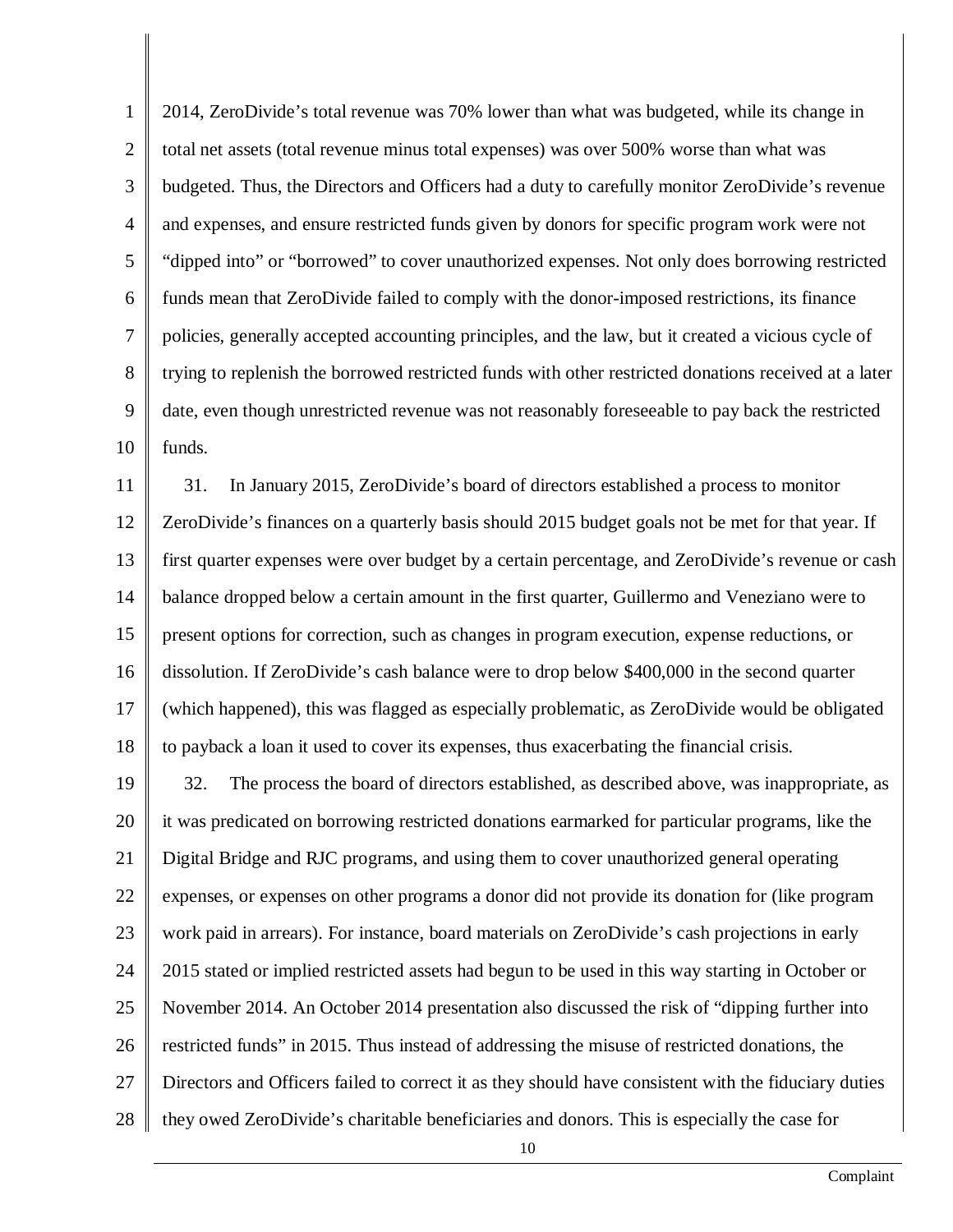1 2 Guillermo and Veneziano given they oversaw the day-to-day management of ZeroDivide's operations and finances during this time.

3 4 5 6 7 8 9 10 11 12 13 33. Even if certain Directors and Officers claimed they were not aware of restricted donations being misused in late 2014, ZeroDivide's 2015 budget and financial statements, which the Directors and Officers were responsible for reviewing and understanding (and approving, in the case of the budget), gave them notice of the misuse of restricted funds. Beginning in March 2015, ZeroDivide's financial statements showed that ZeroDivide had a negative unrestricted total net asset balance, and that its total net assets were less than its total restricted assets balance. This was also the case for the 2015 budget and projected asset balances by the end of 2015. When this occurs, it can mean that a nonprofit, like ZeroDivide, has borrowed from or misspent restricted funds held in trust to cover the nonprofit's charitable programs. At the very least, this signals that the spending of restricted funds should be investigated, and that procedures be put in place to prevent or correct the misspending. The Directors and Officers failed to do this.

14 15 16 17 18 19 20 21 22 23 24 25 26 34. Instead, in June 2015, the board of directors received and discussed proposals from Guillermo and Veneziano on how to address the financial crisis. The first proposal was to shut down ZeroDivide altogether. This proposal made clear that RJC restricted donations had been misused. This is because ZeroDivide was RJC's fiscal sponsor, and the program would need to be transferred to a new fiscal sponsor if Zero Divide shut down altogether. At the same time, a restricted net asset release schedule provided to the Directors and Officers revealed that ZeroDivide had an estimated \$702,000 balance of restricted donations for the RJC program. Yet Guillermo and Veneziano's proposal stated, "There will not be enough cash to cover RJC assets. The plan assumes that a workout plan can be negotiated with funders" and the proposal was "problematic due to lack of sufficient funds to transfer [RJC restricted] assets to the new organization." A June 2015 memorandum from Veneziano to ZeroDivide's board finance and investment committee, which Edwards, Guillermo, and Quan were members of, also described the borrowing of restricted donations earmarked for the RJC program.

27 28 35. Guillermo and Veneziano's second proposal allowed ZeroDivide to continue to operate with expense reductions and plans to transition some of its charitable programs to other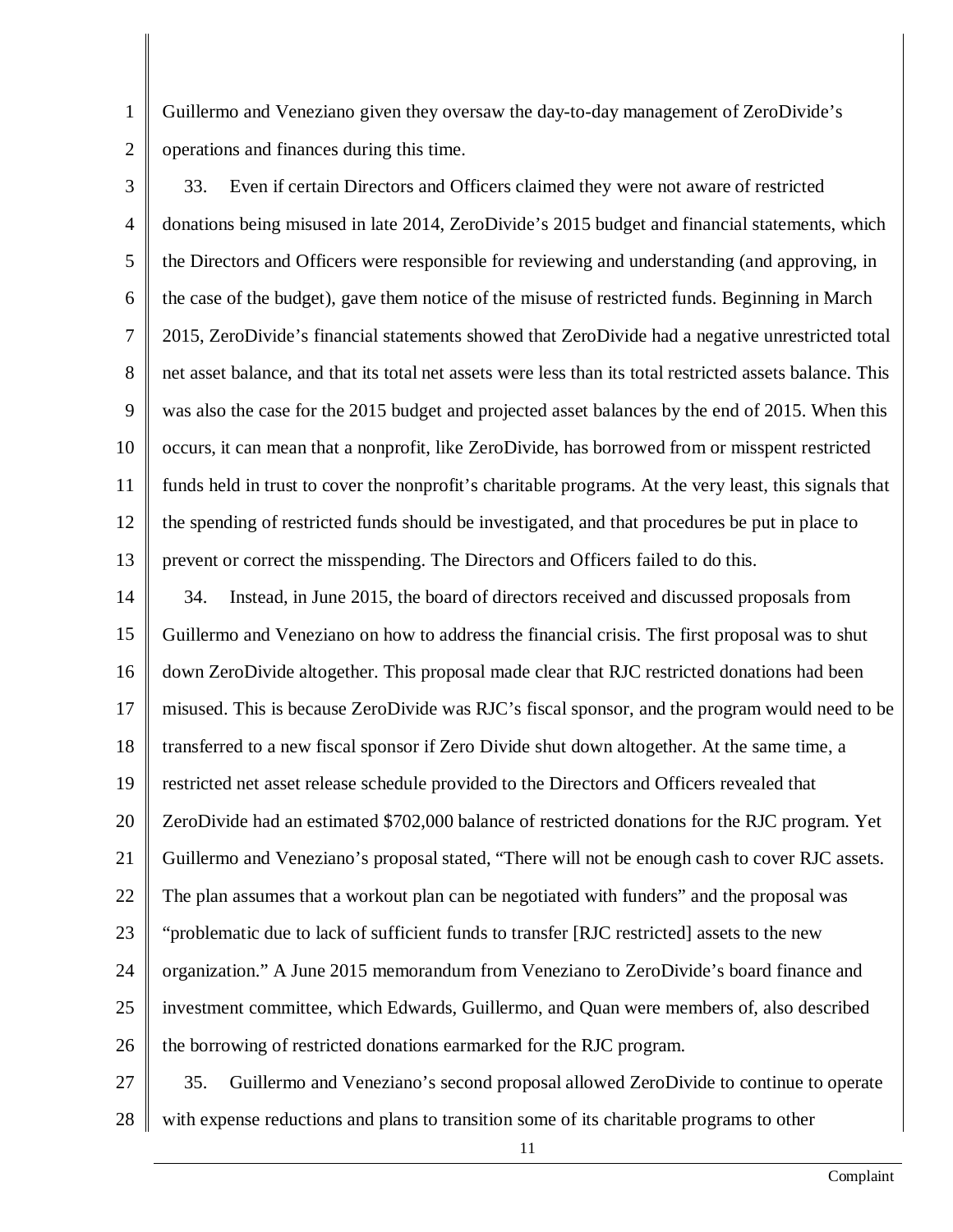1 2 3 4 5 6 7 8 9 nonprofits (but not the RJC program). For instance, ZeroDivide would no longer pay its rent and move to cheaper office space, and the roles that Guillermo and Veneziano performed would be eliminated. Then, they would respectively serve as volunteer CEO and CFO. This proposal was premised on the ongoing misspending of restricted funds, which the Directors and Officers knew based on their discussions during this time, in addition to reviewing the proposals and other information provided. At a June 2015 board of directors meeting, wherein a negative unrestricted net asset balance and "borrowing" were discussed, the board approved this proposal with an amendment that allowed for possible dissolution. Notably, this proposal failed to address or correct the misspending of donations restricted to at least ZeroDivide's RJC program.

10 11 12 36. Consistent with this board-approved proposal, Guillermo and Veneziano were laid off in September 2015. Guillermo continued to serve as a director, and both Guillermo and Veneziano served as volunteer officers.

13 14 15 16 17 18 19 20 21 22 23 24 25 37. Since June 2015, ZeroDivide's financial records confirmed dire financial distress, and that donations given for ZeroDivide's RJC program appeared to be misappropriated and spent on expenses unrelated to the RJC program. For instance, ZeroDivide's bank statements revealed very low balances, and reflected deposits or electronic transfers of RJC restricted donations in July and September 2015, which were promptly spent down for salary and benefits expenses for all staff at ZeroDivide (as opposed to the staff who only worked on the RJC program). Meanwhile, little to no unrestricted funding was available around these times. ZeroDivide's cash balance at the end of 2015 was also around \$127,000, yet financial statements prepared by a CPA firm showed ZeroDivide had a restricted net asset balance of about \$805,000 or \$905,000 (all restricted for the RJC program). ZeroDivide also did not receive any unrestricted donations in 2016. 38. ZeroDivide ceased operating and laid off its staff in June 2016 when it ran out of money to operate, even though there was work to be completed on the Digital Bridge and RJC programs given the large donations made to fund those programs through the duration of 2016.

26 27 28 39. About \$76,000 of donations provided by The California Wellness Foundation and The California Endowment for specific projects of the Digital Bridge programs were misspent by ZeroDivide on unauthorized purposes. For instance, ZeroDivide could not purchase certain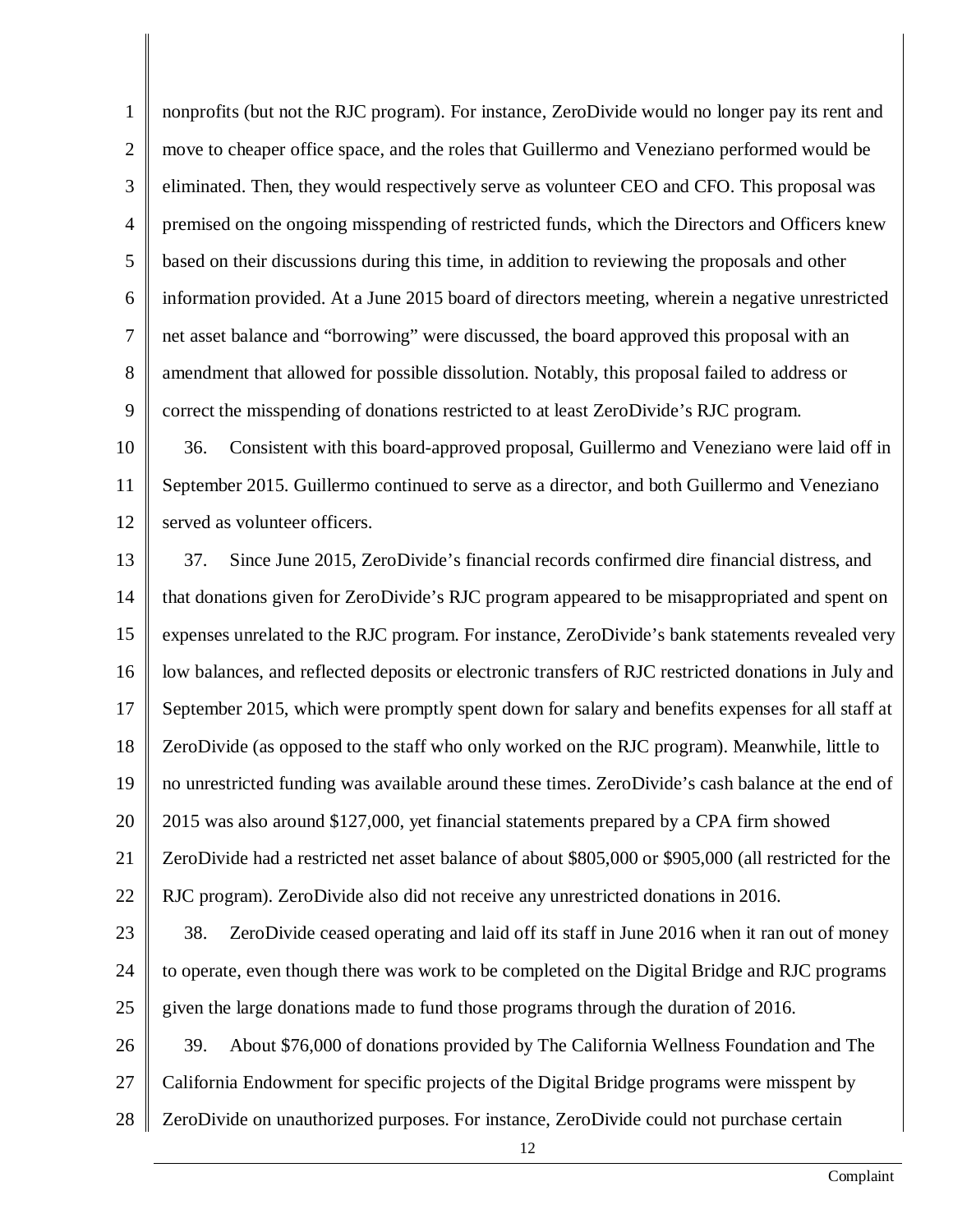2 software and hardware for the nonprofits they served, even though these donors gave funds specifically for this purpose.

1

3 4 5 6 7 8 9 10 11 40. As for the RJC program, an estimated \$530,000 of donations from Ford Foundation, Vesper Society, The Whitman Institute, and Wyncote Foundation were misappropriated. This constitutes the balance of donations for the RJC program that were previously given by donors specifically for this program, but for work to occur on that program after May or June 2016. As a result, specific RJC projects were compromised. The Directors and Officers did not seek to determine how much money was misspent and should have been transferred to RJC's new fiscal sponsor around this time. Instead, they did not cooperate with requests from RJC and donors about the missing money. In July 2020, after ZeroDivide received unanticipated investment income, it transferred about \$93,000 to RJC's new fiscal sponsor.

12 13 14 15 16 17 18 19 20 21 22 41. If the Directors and Officers acted consistent with the fiduciary duties they owed ZeroDivide's charitable beneficiaries and donors, the misuse of donations earmarked for the Digital Bridge and RJC programs would not have happened. Guillermo and Veneziano demonstrated they were ineffective at managing the finances of ZeroDivide in 2014 and 2015. Thus, the other Directors and Officers should have been more involved, less reliant on Guillermo and Veneziano, and more skeptical about information or opinions provided by them. This is particularly the case around June 2015 and thereafter. The Directors and Officers also should not have adopted a plan in June 2015 that was premised on misusing restricted donations, especially donations given after this time. These donations were restricted for specific future programs and should not have been spent on ZeroDivide's general operating expenses, particularly given the persistent lack of available unrestricted funds.

23 24 25 26 27 28 42. Furthermore, the Directors and Officers failed to review or carefully review ZeroDivide's finances from June 2015 to June 2016, as they should have given the financial crisis and the fiduciary duties owed to ZeroDivide's charitable beneficiaries and donors. If they had done this, the Directors and Officers should have realized it would have been best to decline donations from RJC program donors in July and September 2015 described in paragraph 37, and other restricted donations. It was clear then that ZeroDivide would not be able to comply with the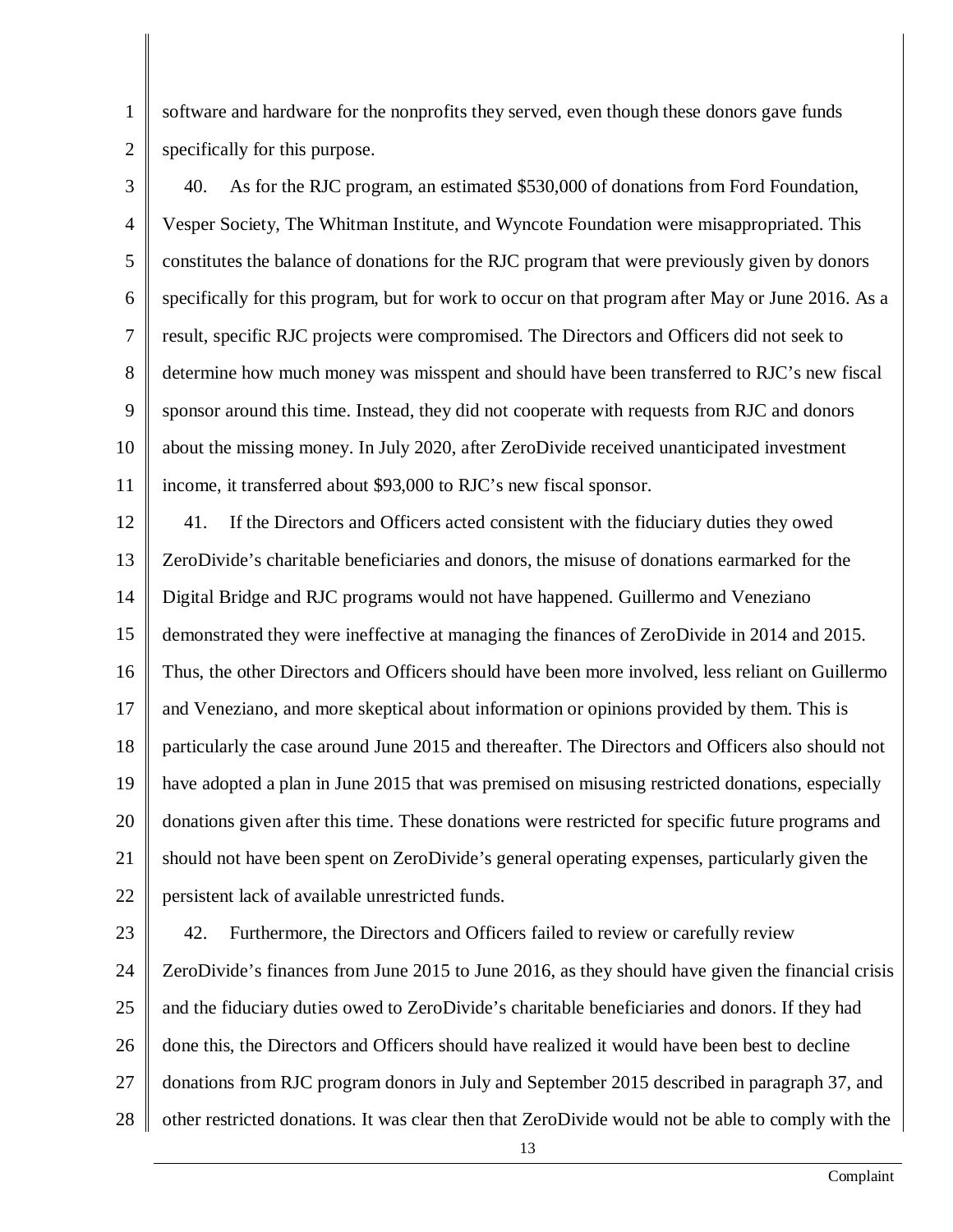1 2 3 4 donor-imposed restrictions, and it was unreasonable to expect that ZeroDivide would receive adequate unrestricted funds to continue its operations. The Directors and Officers failed to exercise care in managing ZeroDivide since at least June 2015, and in preventing the misspending of donations.

5

6 7

## **MISAPPROPRIATING RESTRICTED DONATIONS**

43. The Directors and Officers mismanaged ZeroDivide in other ways:

**III. THE DIRECTORS AND OFFICERS MISMANAGED ZERODIVIDE BEYOND**

8 9 10 11 a. ZeroDivide maintained inaccurate financial statements related to the receipt and spending of RJC program funds. For instance, ZeroDivide's reports on the release of restricted net assets falsely stated the balances of donations for the RJC program that remained unspent in 2014 and 2015.

12

13 14 15 16 b. ZeroDivide's financial records were not maintained as of early May 2016. ZeroDivide also failed to maintain, as required by law, an annual report for at least 2016 that detailed assets and liabilities, the principal changes in assets and liabilities, revenue or receipts of the corporation both unrestricted and restricted, and expenses or disbursements both general and restricted.

17 18 19 20 21 22 23 24 25 26 27 28 c. ZeroDivide failed to file a different set of annual reports with the Attorney General's Registry of Charitable Trusts for at least 2015 and 2016. Charitable organizations such as ZeroDivide must file an Annual Registration Renewal Fee Report (Form RRF-1) and a copy of the Return of Organization Exempt form Income Tax filed with the IRS (Form 990) with the Attorney General's Registry. Also for any year that the balance sheet shows negative unrestricted net assets, the organization must provide to the Registry an explanation of its compliance with trust responsibilities and proof of directors' and officers' liability insurance coverage (Explanation of Compliance). These are important documents the Attorney General's Office reviews to detect wrongdoing and prevent misuse of charitable assets. The Attorney General also makes the reports publicly available on the Attorney General's website in order to educate and promote accountability to donors and the public at large. ZeroDivide failed to file with the Registry a Form RRF-1 and a Form 990 for at least fiscal years 2015 and 2016, and an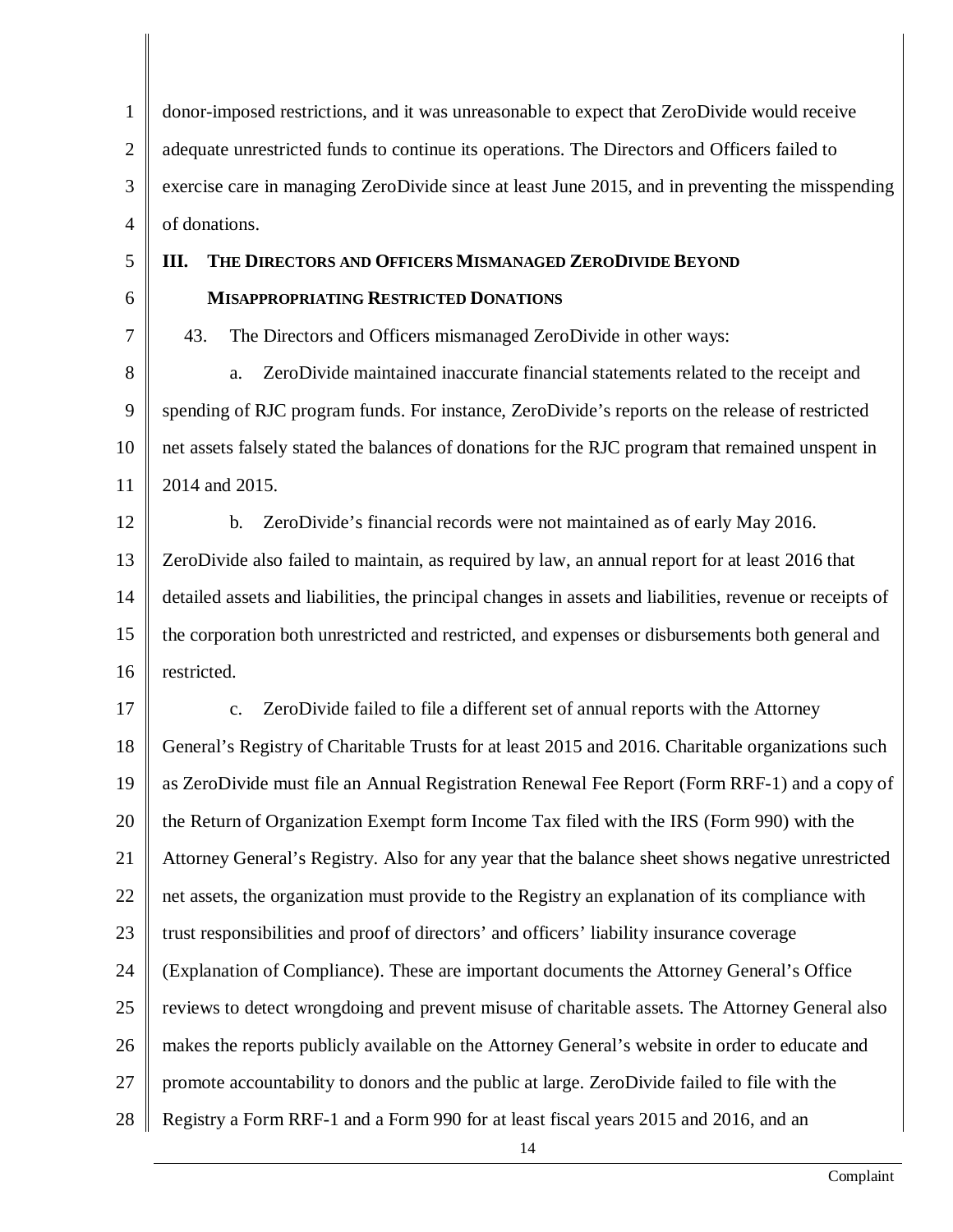1 2 3 Explanation of Compliance for at least fiscal year 2015. These failures caused ZeroDivide's registration to be suspended by the Attorney General. Meanwhile, the failure to file a Form 990 with the IRS and Franchise Tax Board caused ZeroDivide's tax-exempt status to be revoked.

4

5

6

7

8

d. ZeroDivide failed to maintain minutes of a board finance and investment committee meeting held in June 2015, a board executive committee meeting held in June 2015, and board of director meetings held in late May and June 2016. These are documents that would have indicated key deliberations and decisions, if any, on ZeroDivide's finances and management during its financial crisis.

9 10 11 12 13 14 44. The Directors and Officers have committed and continue to commit the breaches of fiduciary duty, violations of trust, violations of law and other wrongful acts as alleged herein. In order to preserve charitable assets and to prevent waste, dissipation and loss of charitable assets in this State to the irreparable damage of the People, it is necessary that the requested injunctive relief be granted, charitable funds recovered on behalf of the People, and penalties assessed against Defendants.

15 16 17 18 19 20 21 22 45. Unless otherwise stated herein, the actions and omissions forming the bases of the causes of action alleged in this Complaint occurred on or after January 1, 2013. Unless otherwise stated in this Complaint, the People did not have knowledge or information of the facts and circumstances underlying these causes of action before March 10, 2017, when ZeroDivide responded to the Attorney General's first document demand in connection with the Attorney General's audit of ZeroDivide. Furthermore, the materials produced on March 10, 2017 were incomplete. The People did not discover these circumstances before that date, and could not in the exercise of reasonable diligence have discovered them before that date.

23

24

#### **FIRST CAUSE OF ACTION BREACH OF FIDUCIARY DUTY (Against All Defendants but for ZeroDivide)**

25 26 27 46. Plaintiff re-alleges and incorporates by reference each and every allegation of this Complaint. 47. The Directors and Officers each have or had a fiduciary relationship owed to

28 ZeroDivide, and its charitable beneficiaries and donors. The fiduciary relationship was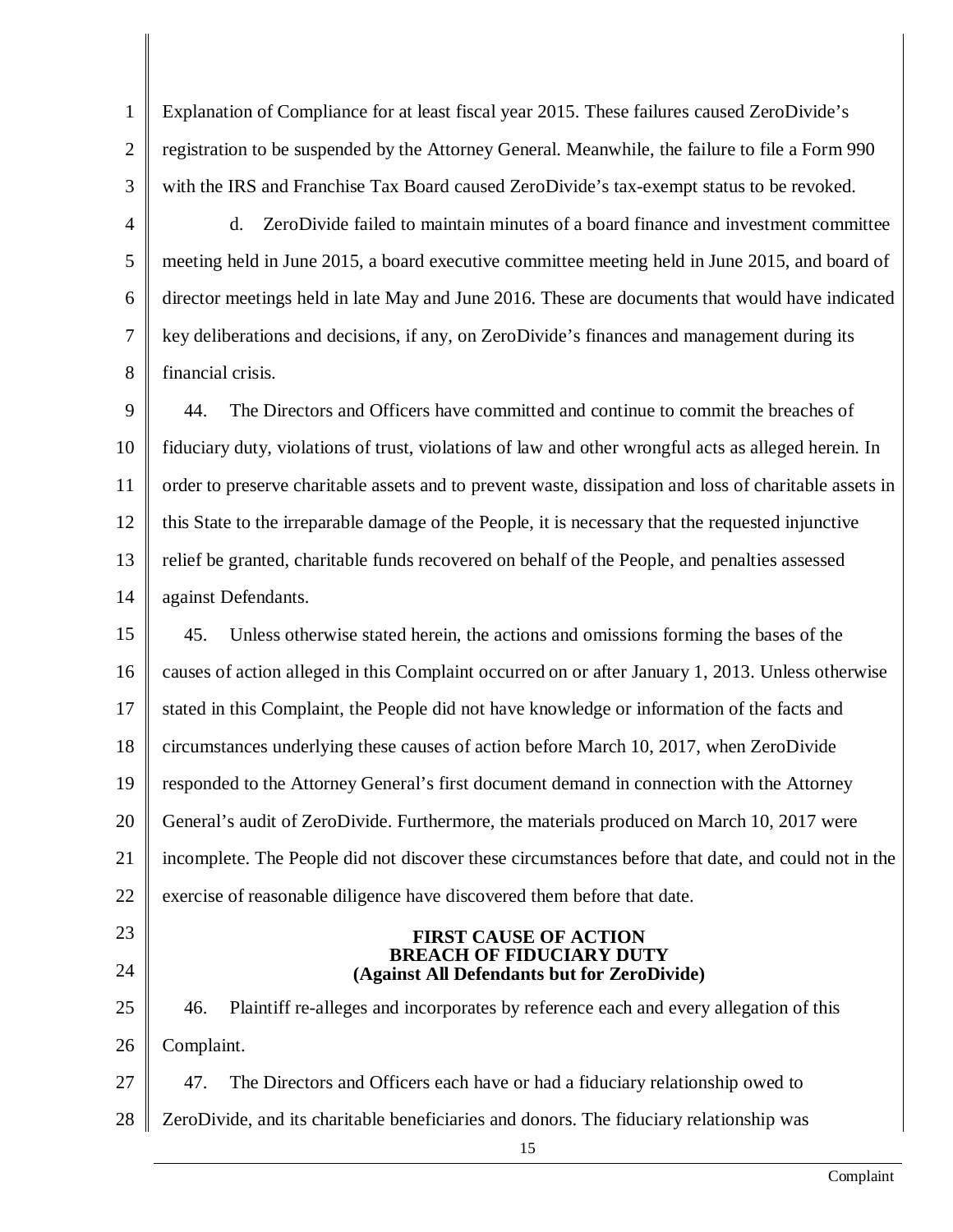1 2 3 4 5 6 7 8 9 10 11 12 13 14 15 16 17 established by statute (Bus. & Prof. Code, § 17510.8, Corp. Code, § 5231) and common law. For instance, Business & Professions Code section 17510.8 states that a charitable organization, like ZeroDivide, and any person soliciting on behalf of the organization, like Guillermo and Veneziano, have a duty to use the donations only for the declared charitable purposes for which the donations were sought. ZeroDivide's board of directors was and continues to be responsible for the activities and affairs of the corporation (Corp. Code, § 5210), and thus, for ensuring that donations were only spent for the purposes they were given. ZeroDivide's directors were required to perform their duties as members of the board of directors and any board committees on which they served, in good faith, in a manner that each director believed to be in the best interests of the ZeroDivide, and with such care, including reasonable inquiry, as an ordinarily prudent person in a like position would have used under similar circumstances. (*Id.*, § 5231.) Similarly, based on common law, ZeroDivide's officers were and continue to be required to scrupulously protect the interests of ZeroDivide, to act in good faith and with best efforts, and to refrain from doing anything that injures the corporation. 48. The Directors and Officers breached their fiduciary duties as described in this Complaint. This includes: a. Guillermo and Veneziano intentionally misspent donations restricted by donors for

18 19 20 21 particular charitable programs offered by ZeroDivide (the Digital Bridge and RJC programs), and instead spent the donations on unauthorized expenses, which was inconsistent with ZeroDivide's finance policies, donor-imposed restrictions reflected in grant agreements, generally accepted accounting principles, and California law (e.g., Bus. & Prof Code, §§ 17510.5, 17510.8);

22 23 24 b. Edwards, Iwataki, Murchinson, and Quan authorized or permitted Guillermo and Veneziano to misspend these donations, and failed to prevent the misspending, especially on or around June 2015 and thereafter;

25 26 27 c. Edwards, Iwataki, Murchinson, and Quan failed to adequately review and consider ZeroDivide's financial reports that demonstrated or signaled the misspending of restricted donations, and also approved a budget demonstrating the same;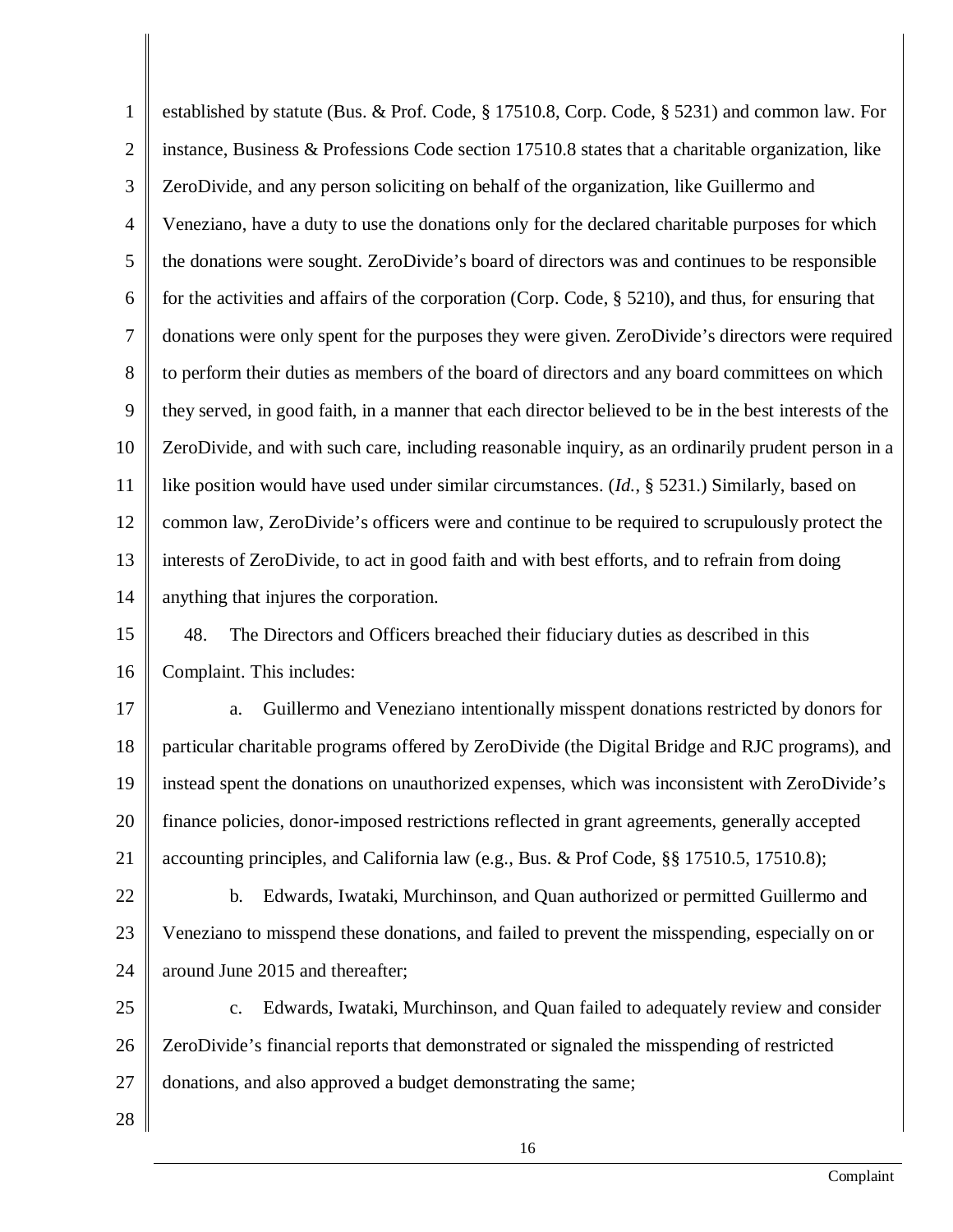d. Veneziano prepared inaccurate financial statements, in particular relating to RJC program donations, which the other Directors and Officers failed to ensure were correct;

3 4 5 e. Edwards, Guillermo, Iwataki, Murchinson, and Quan failed to maintain, or ensure that ZeroDivide's financial records were maintained from early May 2016 to the time when ZeroDivide ceased operating in June 2016, including annual financial reports for at least 2016;

6 7 8 9 f. Edwards, Guillermo, Iwataki, Murchinson, and Quan failed to file certain annual reports with the Attorney General's Registry of Charitable Trusts for at least fiscal years 2015 and 2016 (at a minimum Forms RRF-1 and 990 for 2015 and 2016, and an Explanation of Compliance for 2015);

10 11 12 13 g. The Directors and Officers failed to maintain board of director meeting minutes and board committee meeting minutes for any committees they participated in and minutes were not taken, including board minutes since late May 2016, board finance and investment committee minutes in June 2015, and board executive committee minutes in June 2015.

14 15 16 17 18 19 20 49. As a direct and proximate result of the Directors and Officers breaching their fiduciary duties and pursuant to Corporations Code sections 5142 and 5250, the People suffered currently known damages, in an amount to be proven at trial, of about \$512,000. This comprises the estimated amount of donations earmarked for particular ZeroDivide charitable programs that were misappropriated (about \$606,000) through June 2016, minus the amount (about \$93,000) ZeroDivide later repaid to the fiscal sponsor that took responsibility for providing the RJC program after ZeroDivide ceased operating. The People also seek interest at the legal rate,

21 injunctive relief, and other remedies as may be appropriate.

# 22

1

2

23

#### **SECOND CAUSE OF ACTION MISREPRESENTATIONS IN SOLICITATIONS (Against Defendants ZeroDivide, Guillermo, Veneziano)**

24 25 26 50. Plaintiff re-alleges and incorporates by reference each and every allegation of this Complaint. 51. Government Code section 12599.6 prohibits misleading and deceptive charitable

27 solicitations. Charitable organizations, like ZeroDivide, are prohibited from misrepresenting the

28 nature, purpose, or beneficiary of a solicitation. (Gov. Code, § 12599.6, subd. (a).)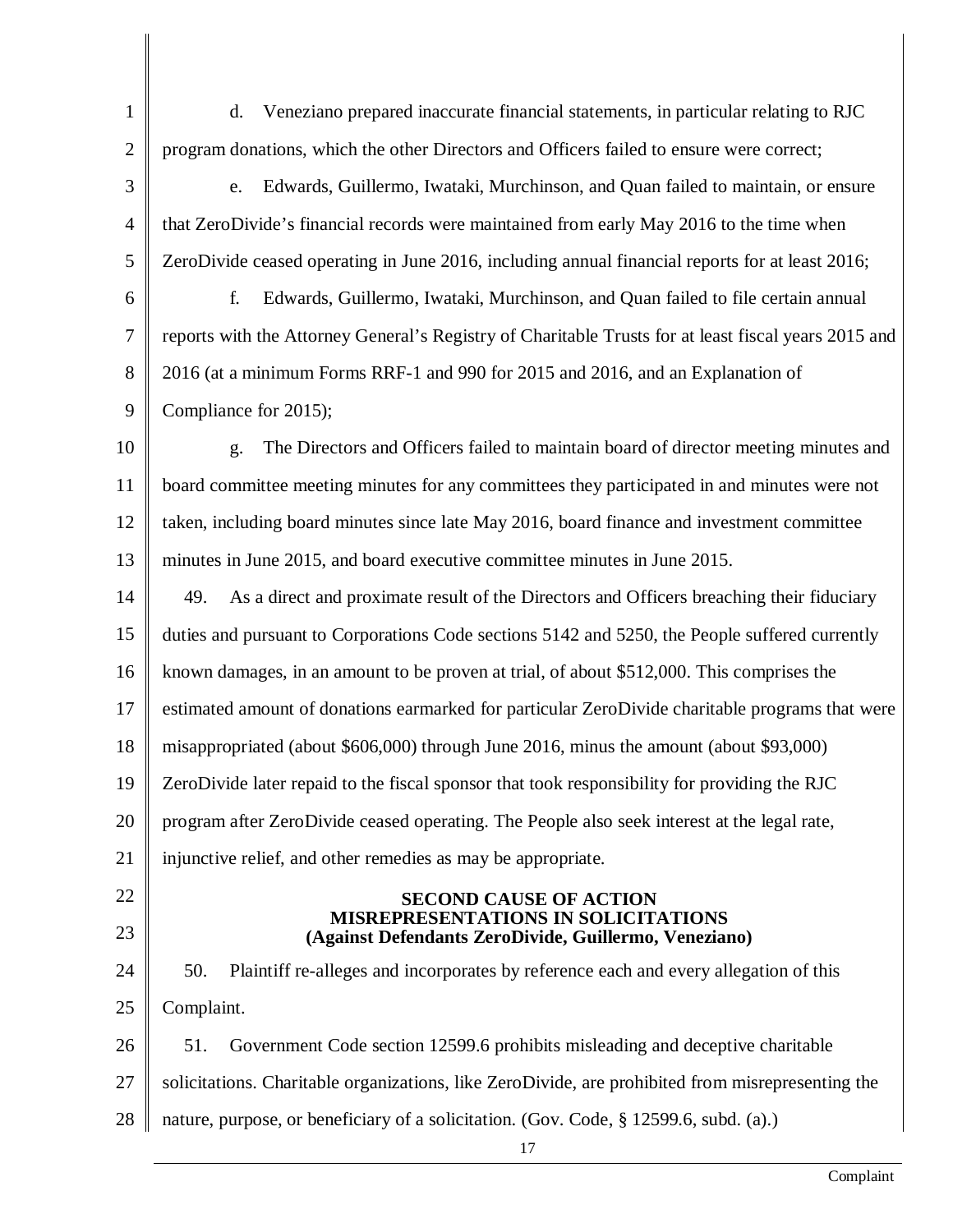1 2 3 4 5 6 7 8 9 10 11 12 13 14 15 16 17 18 19 20 21 22 23 24 52. ZeroDivide, Guillermo, and Veneziano violated Government Code section 12599.6, subdivision (a), by misrepresenting to donors the nature, purpose, or beneficiary of a solicitation, and using unfair, deceptive, or fraudulent business practices in solicitations, as described in this Complaint. For instance, ZeroDivide, Guillermo, and Veneziano, intentionally misrepresented that donations solicited for specific programmatic work for the RJC program would only be used for those purposes, when that was not the case. This deception also occurred for certain Digital Bridge program work. 53. As a result, the People seek restitution, civil penalties, injunctive relief, and other relief as may be appropriate to ensure the due application of charitable funds. (Gov. Code, § 12591.1, subds. (a),  $(f)$ .) **THIRD CAUSE OF ACTION FAILURE TO FILE REPORTS (Against Defendants ZeroDivide, Guillermo, Edwards, Iwataki, Murchinson, Quan)** 54. Plaintiff re-alleges and incorporates by reference each and every allegation of this Complaint. 55. Charitable organizations such as ZeroDivide must annually file a Form RRF-1 and Form 990 with the Attorney General's Registry of Charitable Trusts. Also, for any year that the balance sheet of a charitable organization holds restricted net assets, while reporting negative unrestricted net assets, the organization must provide to the Attorney General's Registry an Explanation of Compliance with its charitable trust responsibilities and proof of directors' and officers' liability insurance coverage. For organizations like ZeroDivide whose fiscal years correspond with a calendar year, the filings must be made, along with payment of a renewal fee, no later than May 15 of the following year. (Gov. Code §§ 12586, 12591.1, subd. (b)(3), 12599.8; Cal Code Regs., tit. 11, §§ 301-306, 311, 314, subd. (a)(3), & 999.9.2, subd. (a).) 56. ZeroDivide, Edwards, Guillermo, Iwataki, Murchinson, and Quan failed to file annual

25 26 27 28 reports with the Registry of Charitable Trusts as described in paragraphs 43 and 48. For example, they never filed a Form RRF-1 and a Form 990 for at least 2015 and 2016, with corresponding fees. ZeroDivide failed to provide an Explanation of Compliance for 2015, when ZeroDivide had negative unrestricted net assets on its year ending balance sheet. These reports were required to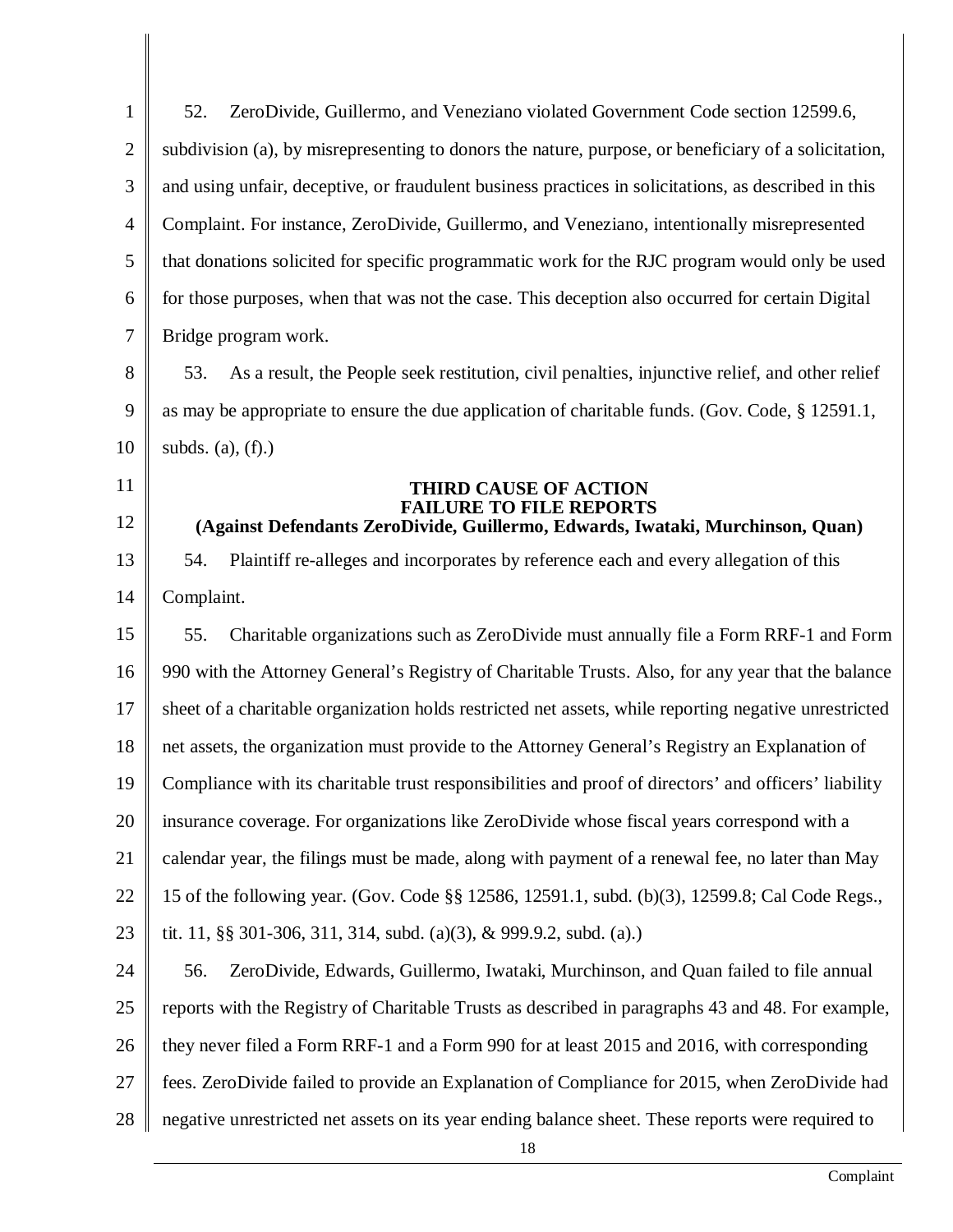| $\mathbf{1}$   | be filed by May 15 in 2016 and 2017 respectively, and were not filed. ZeroDivide, Edwards,                     |  |  |
|----------------|----------------------------------------------------------------------------------------------------------------|--|--|
| $\overline{2}$ | Guillermo, Iwataki, Murchinson, and Quan violated Government Code sections 12586, 12591.1,                     |  |  |
| 3              | subdivision (b)(3), 12599.8, and California Code of Regulations, title 11, sections 301 through                |  |  |
| $\overline{4}$ | 306, 311, 314, subdivision (a)(3), and 999.9.2, subdivision (a).                                               |  |  |
| 5              | The People seek late fees, injunctive relief, and other relief as may be appropriate to<br>57.                 |  |  |
| 6              | ensure the due application of charitable funds. (Gov. Code, §§ 12586.1, 12591.1, subd. (f).)                   |  |  |
| 7<br>8         | <b>FOURTH CAUSE OF ACTION</b><br><b>INADEQUATE AND INCORRECT BOOKS AND RECORDS</b><br>(Against All Defendants) |  |  |
| 9              | 58.<br>Plaintiff re-alleges and incorporates by reference each and every allegation of this                    |  |  |
| 10             | Complaint.                                                                                                     |  |  |
| 11             | Corporations Code sections 6320 and 6321 require ZeroDivide to maintain certain books<br>59.                   |  |  |
| 12             | and records, including adequate and correct books and records of account, minutes of the                       |  |  |
| 13             | proceedings of its board of directors and board committees, and an annual financial report.                    |  |  |
| 14             | Defendants violated Corporations Code sections 6320 and 6321, by failing to maintain,<br>60.                   |  |  |
| 15             | or failing to adequately and correctly maintain, ZeroDivide's records as described in paragraphs               |  |  |
| 16             | 43 and 48. For instance, ZeroDivide maintained inaccurate financial statements related to RJC                  |  |  |
| 17             | program funds. ZeroDivide's financial records also were not maintained as of early May 2016,                   |  |  |
| 18             | even though ZeroDivide incurred expenses thereafter. Defendants did not maintain reports to be                 |  |  |
| 19             | filed with the Attorney General's Registry of Charitable Trusts for at least 2015 and 2016, and a              |  |  |
| 20             | separate annual financial report for at least 2016. Furthermore, important meeting minutes of                  |  |  |
| 21             | ZeroDivide's board of directors, board executive committee, and board finance and investment                   |  |  |
| 22             | committee were not kept.                                                                                       |  |  |
| 23             | The People request injunctive relief, and other remedies as may be appropriate. (Corp.<br>61.                  |  |  |
| 24             | Code, §§ 5142, 5250.)                                                                                          |  |  |
| 25             | <b>PRAYER FOR RELIEF</b>                                                                                       |  |  |
| 26             | WHEREFORE, the People pray for the following relief:                                                           |  |  |
| 27             | Judgment in the People's favor and against Defendants on all causes of action alleged<br>1.                    |  |  |
| 28             | herein;                                                                                                        |  |  |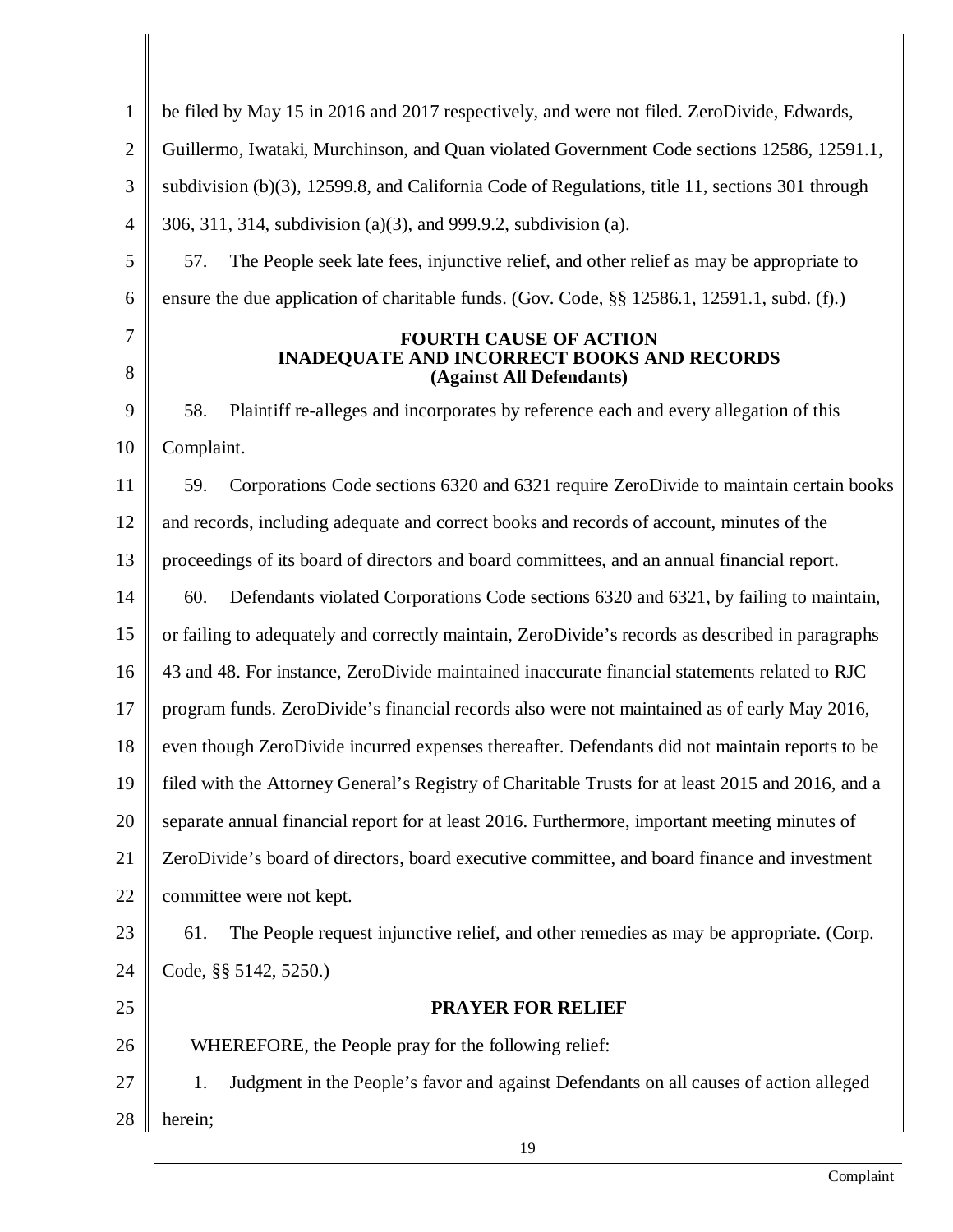1 2 3 4 5 2. For an order dissolving ZeroDivide pursuant to Corporations Code section 6510 et seq., which provides for involuntarily dissolving a nonprofit public benefit corporation based on grounds including ZeroDivide has abandoned its activity for more than one year; ZeroDivide is failing, and has continuously failed to carry out its purposes; and ZeroDivide has violated statutes regulating charitable organizations, as indicated in this Complaint;

6 7 8 3. For an order, under Corporations Code sections 5142 and 5250 and Government Code section 12591.1, prohibiting Guillermo and Veneziano from violating California's charitable trusts laws;

9 10 11 12 4. For an order, under Corporations Code sections 5142 and 5250 and Government Code section 12591.1, prohibiting Guillermo and Veneziano from acting as a founder, officer, director, agent, employee, or a fiduciary for any charitable corporation, charitable association, charitable organization, or charitable trust doing business in California for three years;

13 14 15 5. For an order, under Corporations Code sections 5142 and 5250 and Government Code section 12591.1, prohibiting Guillermo and Veneziano from soliciting or holding charitable donations and assets in California or from any resident of California for three years;

16 17 6. For damages and restitution in an amount to be proven at trial, plus interest at the legal rate until paid;

7. For civil penalties under Government Code section 12591.1;

8. For late fees under Government Code section 12586.1;

18

19

26

27

28

20 21 22 9. For attorney's fees, costs of suit, and other costs as provided in Government Code sections 12597 and 12598, Code of Civil Procedure section 1021.8, and as otherwise permitted by law; and

23 10. For such other relief as the Court may deem just and proper.

24 25 THIS COMPLAINT IS DEEMED VERIFIED UNDER THE PROVISIONS OF CODE OF CIVIL PROCEDURE SECTION 446.